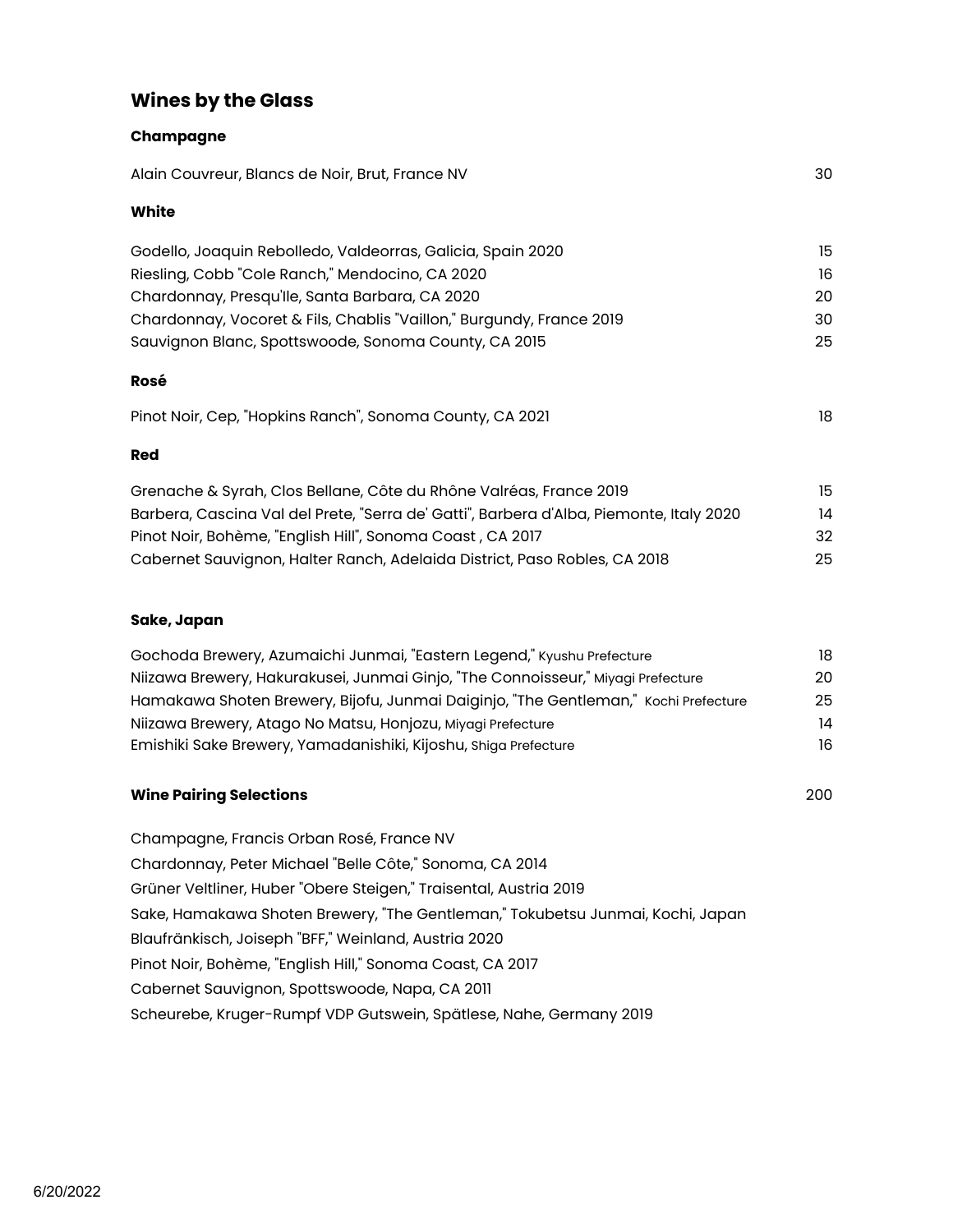# **Cocktails**

| Crème de Mure Champagne Cocktail Blackberry liqueur, Champagne                                                              | 26                |
|-----------------------------------------------------------------------------------------------------------------------------|-------------------|
| <b>Montenegro</b> Haku Vodka, Grapefruit, Lemon, Montenegro, 5 spice, Champagne, Allspice                                   | 26                |
| <b>Waltz</b> Ardbeg 5 Years "Wee Beastie", Cocchi Americano, Cynar, Lemon Juice                                             | 26                |
| Wild Honey Pie Argonaut Brandy, Lime, Honey, Ginjinha, Fernet Brance, Ringo Sparkling Juice                                 | 26                |
| Oaxacan Spring Vida Mezcal, Lillet Rosé, Cardamaro, Maraschino, Orange Bitters                                              | 26                |
| Sometimes Old Fashioned Peking Duck washed Glemorangie X, George Dickel Rye, Pepper,<br>Mushroom, Angostura & Lemon Bitters | 26                |
| The Unplugged Paul John Nirvana Indian Single Malt, Black Lemon, Angostura & Orange Bitters                                 | 26                |
| A Focus on Irish Whiskey                                                                                                    |                   |
| Red Breast 15 Years                                                                                                         | 25                |
| <b>Red Breast 21 Years</b>                                                                                                  | 70                |
| Red Breast 27 Years                                                                                                         | 110               |
| Red Breast "PX" Pedro Ximenez Cask Finsh                                                                                    | 26                |
| Yellow Spot Single Pot Sill 12 Years                                                                                        | 20                |
| Whiskey Flight: Two Stacks Distillery<br>(1 oz serving each)                                                                | 33                |
| Barbados Rum Cask Strength                                                                                                  | 21                |
| Sauternes Cask Strength                                                                                                     | 21                |
| Apricot Brandy Cask Strength                                                                                                | 21                |
| <b>Beer</b>                                                                                                                 |                   |
| Young Master Brewery, Jade Scorpion 少爺啤, Hong Kong (can, 0.33 liter)                                                        | $12 \overline{ }$ |
| Schalchner, "Weisse," Germany (0.5 liter)                                                                                   | 12                |
| Ayinger, "Authentic Bavarian Hefe Weizen," Germany<br>$(0.33$ liter)                                                        | $12 \overline{ }$ |
| Trumer Pils, Berkeley, CA (0.33 liter)                                                                                      | 10                |
| Orval Trappist Ale, Belgium (0.33 liter)                                                                                    | 12                |
| Nøgne Porter, Norway<br>$(0.33$ liter)                                                                                      | 12                |

## **Non Alcoholic**

| d'Arbo, Elderberry Fruit Soda, Austria |  |
|----------------------------------------|--|
| Kimono, Yuzo Lime Sparkling, Japan     |  |

Kiuchi Brewery, "Hitachino Nest", NonAle with Yuzu & Ginger, Japan (non alcohol; 0.33 liter) 12

# **Sweet Wines by the Glass**

| Ramos Pinto, 20-year Tawny Port, Portugal                           | 25     |
|---------------------------------------------------------------------|--------|
| Quinta de Santa Eufémia, 10-year Tawny Port, Portugal               | 14     |
| Churchill, LBV Port, Portugal 2016                                  | 12     |
| Kracher, Beerenauslese Cuvée, Burgenland, Austria 2018 (375ml)      | 20/75  |
| Schröck, Furmint Spätlese, Burgenland, Austria 2018 (375ml)         | 20/75  |
| The Rare Wine Co., Historic Series, Charleston Sercial, Madeira, NV | 16     |
| Broadbent, 10-Year Verdelho, Madeira, Portugal, NV                  | 16/120 |
| Barbadillo, Obispo Gascon, Palo Cortado 15 years, Jerez-Sherry      | 16/120 |
| Badia di Morrena, Vin Santo, Tuscany, Italy (500ml)                 | 18/75  |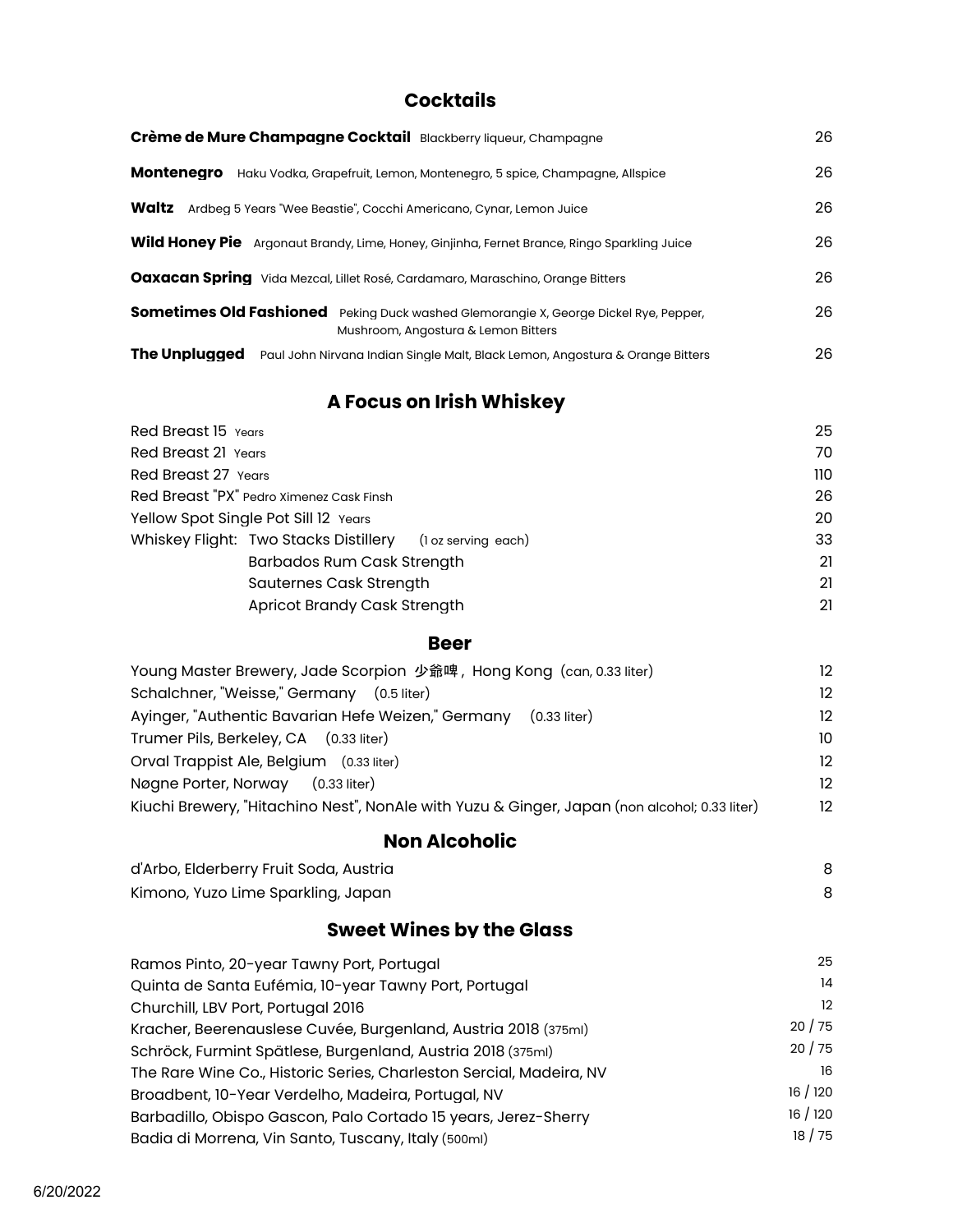# **Half Bottles**

# **Champagne & Sparkling**

| Bründelmayer, Brut Rosé Réserve, Austria NV                           | 120 |
|-----------------------------------------------------------------------|-----|
| Charles de Cazanove Rosé Brut, Champagne, France NV                   | 60  |
| Henriot, "Brut Souvraine," Champagne, France NV                       | 60  |
| Geoffroy "Empreinte" Extra Brut, Champagne, France 2013               | 95  |
| Jeeper, "Grande Reserve, Blanc de Blancs," Brut, Champagne, France NV | 100 |
| Krug "Grand Cuvée" Brut, Champagne, France NV                         | 250 |

### **White**

| Chardonnay, William Fèvre, Chablis, Burgundy, France 2019                 | 55 |
|---------------------------------------------------------------------------|----|
| Chardonnay, Peay Estate, Sonoma Coast, CA 2020                            | 65 |
| Sauvignon Blanc, Bailly-Reverdy, "La Mercy-Dieu," Sancerre, France 2019   | 48 |
| Sauvignon Blanc, Domaine Vacheron, Sancerre, France 2020                  | 60 |
| Grüner Veltliner, Bründelmayer, "Terrassen," Kamptal, Austria 2019        | 45 |
| Riesling, Domaine Weinbach, "Schlossberg," Grand Cru, Alsace, France 2018 | 80 |
| Riesling, Seehof, "Kirchspiel," Rheinhessen, Germany 2020                 | 50 |

### **Red**

| Gavignet, Hautes-Côtes de Nuits, "Clos de Dame Huguette," Burgundy, France 2018                            | 60  |
|------------------------------------------------------------------------------------------------------------|-----|
| Remoissenet, Gevrey Chambertin, Burgundy, France 2018                                                      | 90  |
| Henri Gouges, Nuits-Saint-Georges, "Clos des Porrets," Burgundy, France 2018                               | 160 |
| Syrah/Mourvèdre/Grenache, Vieux Télégraph, "La Crau",<br>Châteauneuf-du-Pape, France 2003 * (label damage) | 105 |
| Syrah, Peay Estate "Les Titans," Sonoma Coast, CA 2018                                                     | 70  |
| Pinot Noir, Hirsch Vineyards, "San Andreas Fault," Sonoma Coast, CA 2018                                   | 80  |
| Pinot Noir, Peay "Scallop Shelf," Sonoma, CA 2018                                                          | 90  |
| Pinot Noir, Ken Wright Cellars "Carter Vineyard," Eola-Amity Hills, OR 2019                                | 68  |
| Cabernet Sauvignon, Mt. Brave, Napa Valley, CA 2014                                                        | 120 |
| Cabernet Sauvignon, Opus One, Napa Valley, CA 2015                                                         | 315 |
| Cabernet Sauvignon, Opus One, Napa Valley, CA 2018                                                         | 335 |
| Zinfandel, Robert Biale "Black Chicken," Napa County, CA 2019                                              | 75  |
| Sangiovese, San Fabiano Calcinaia, Chianti Classico, Tuscany, Italy 2015                                   | 38  |
| Sangiovese, Mocali, Rosso di Montalcino, Tuscany, Italy 2018                                               | 45  |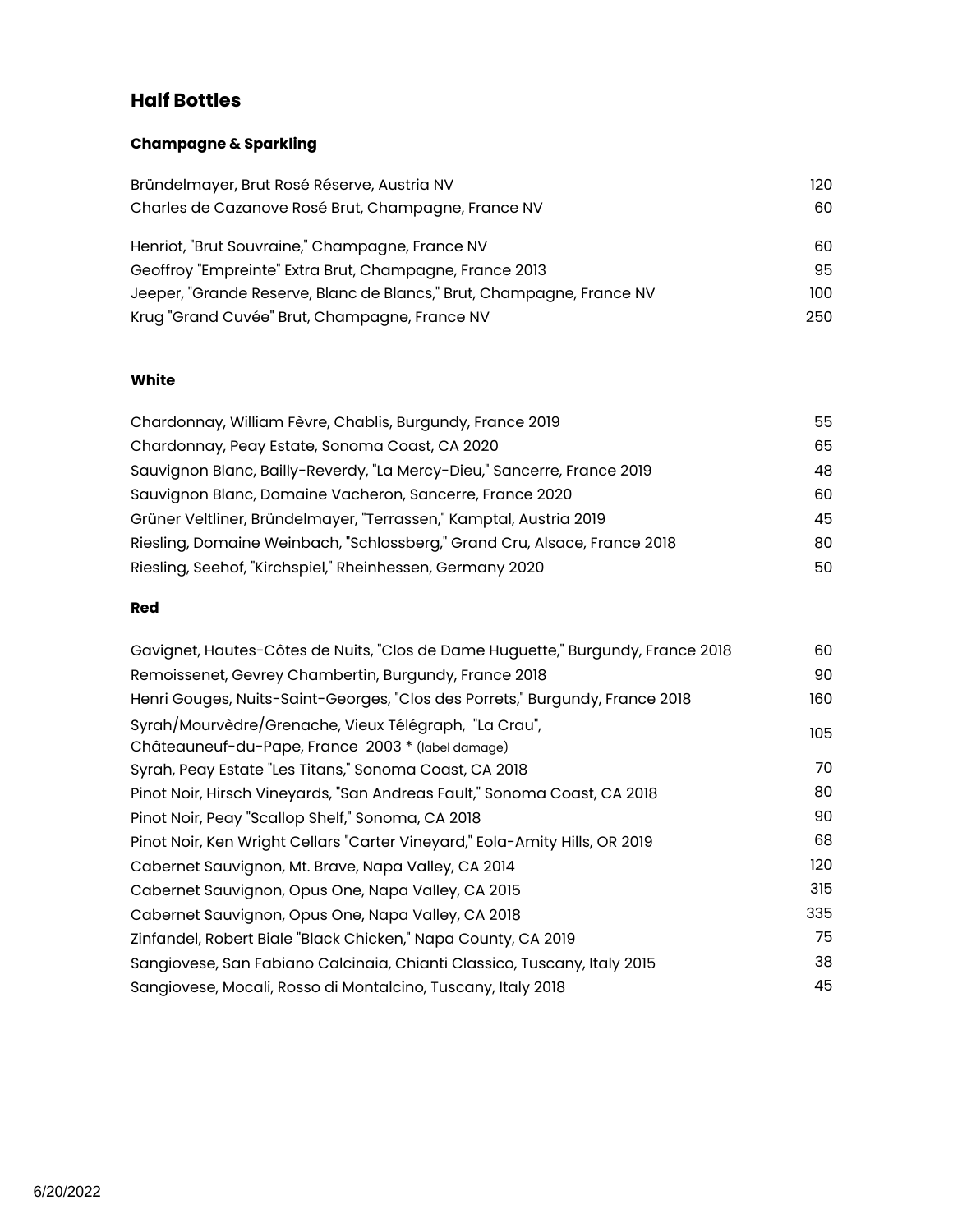# **Large Format**

### **Red**

| Terroir al Limit, Torroja Vi de Vila, Priorat, Spain 2010                                              | 210  |
|--------------------------------------------------------------------------------------------------------|------|
| Gut Oggau, Family Reunion, Blaufränkisch/Zweigelt, Burgenland, Austria 2016                            | 235  |
| Griottes-Chambertin, Grand Cru, Frédéric Esmonin, Burgundy, France 1996                                | 900  |
| Clos du Tart, Monopole, Grand Cru, Burgundy, France 2013                                               | 2000 |
| Château Pontet-Canet, Pauillac, Bordeaux, France 2010                                                  | 966  |
| Blackbird Vineyard, "Arise," Bordeaux Blend, Napa Valley, CA 2014                                      | 235  |
| Peter Michael, "Les Pavots," Knights Valley, CA 2006                                                   | 930  |
| Shafer, "Hillside Select", Napa Valley, CA 2012                                                        | 800  |
| Beaulieu Vineyard, "Georges de Latour," Cabernet Sauvignon, Napa Valley, CA 1992<br>Imperial 3.0 liter | 1800 |
| Grgich Hills Estate, Cabernet Sauvignon, Napa Valley, CA 2011<br>Imperial 3.0 liter                    | 550  |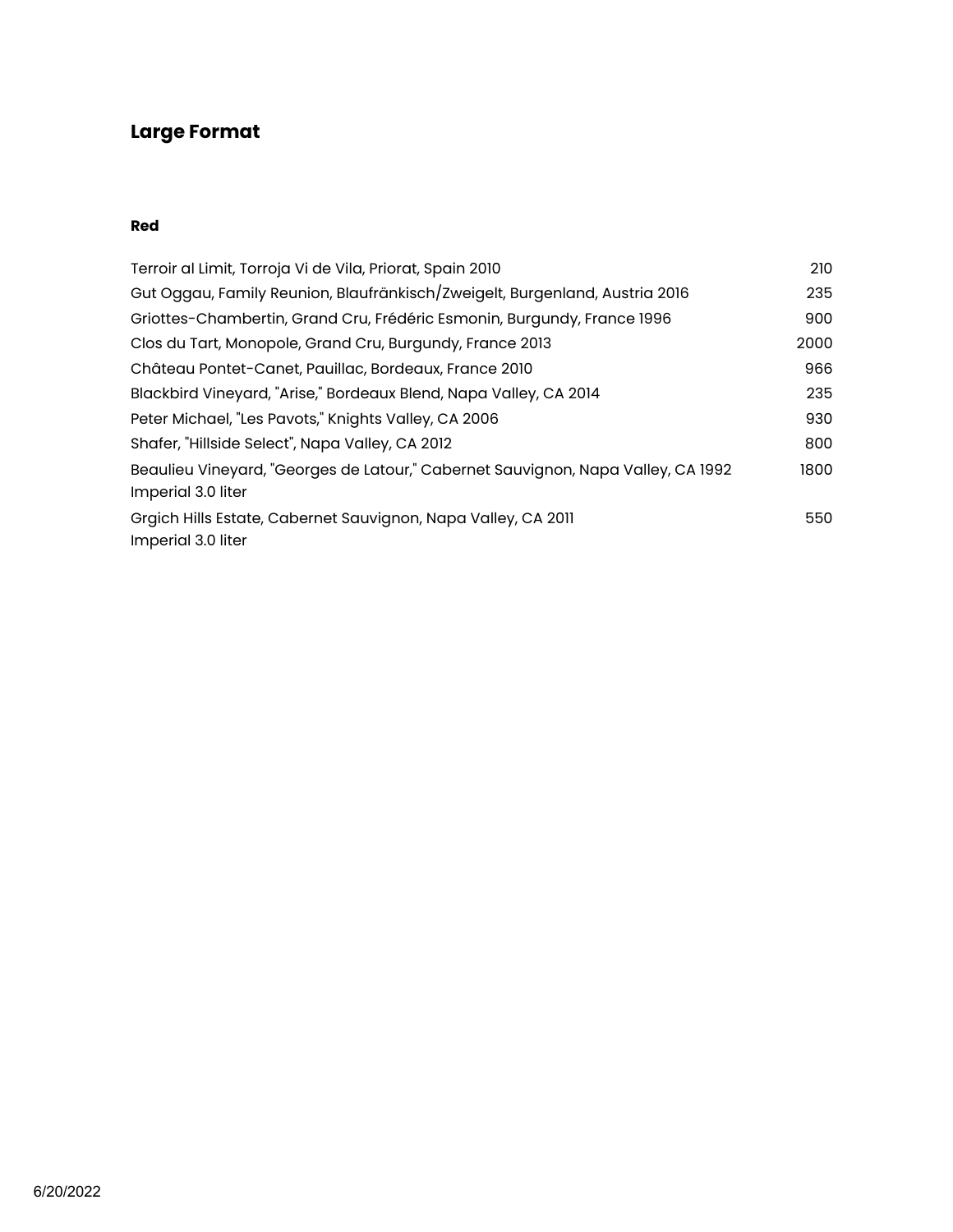# **Sparkling**

### **NV**

| Taille aux Loupes, "Triple Zero," Jacky et J.P. Blot, Montlouis, Loire, France NV  | 80  |
|------------------------------------------------------------------------------------|-----|
| Rémi Couvreur, Brut à Prouilly, Champagne, France NV                               | 100 |
| Guy Charlemagne, Blanc de Blancs, Grand Cru, Reserve Brut, Champagne NV            | 100 |
| Lancelot-Royer, Blanc de Blancs Brut, "Cuvée des Chevaliers," Champagne, France NV | 135 |
| Agrapart, "Terroirs," Champagne, France NV                                         | 165 |
| Jacquesson, "Cuvée 741," Extra Brut, Champagne, France NV                          | 212 |

# **Vintage**

| Gusbourne, "Brut Reserve," Kent, England 2014                             | 125 |
|---------------------------------------------------------------------------|-----|
| Agrapart, "Mineral", Blanc de Blancs, Champagne, France 2008              | 645 |
| Bollinger, "La Grande Année," Champagne, France 2012                      | 365 |
| Pol Roger, "Winston Churchill," Champagne, France 2009                    | 750 |
| Dom Perignon, Champagne, France 2010                                      | 385 |
| Fresnet-Julliet, "Special Club," Champagne, France 2015                   | 255 |
| Larmandier Bernier, "Terre de Vertus," Champagne, France 2013             | 155 |
| Perrier-Jouët, "Belle Epoque," Champagne, France 2008                     | 325 |
| Henriot, "Cuvée des Enchantelleurs," Brut, Champagne, France 2000         | 320 |
| Pierre Paillard, Les Maillerettes, Blanc de Noirs, Champagne, France 2016 | 185 |

#### **Rosé**

| Cantina Milazzo, "D. Zero," Sicily, Italy 2016                | 88  |
|---------------------------------------------------------------|-----|
| Francis Orban, Extra Brut Rosé, Champagne, France NV          | 125 |
| Gaston Chiquet, Rosé Premier Cru, Champagne, France NV        | 135 |
| Gatinois, Aÿ Grand Cru Brut, Champagne, France NV             | 145 |
| Hervieux-Dumez, Hilde, Premier Cru Brut, Champagne, France NV | 145 |
| Larmandier Bernier, "Rosé de Saignée," Champagne, France NV   | 190 |
| Paul Bara, "Special Club," Champagne, France 2014             | 295 |
| Perrier-Jouët, "Belle Epoque," Champagne, France 2006         | 575 |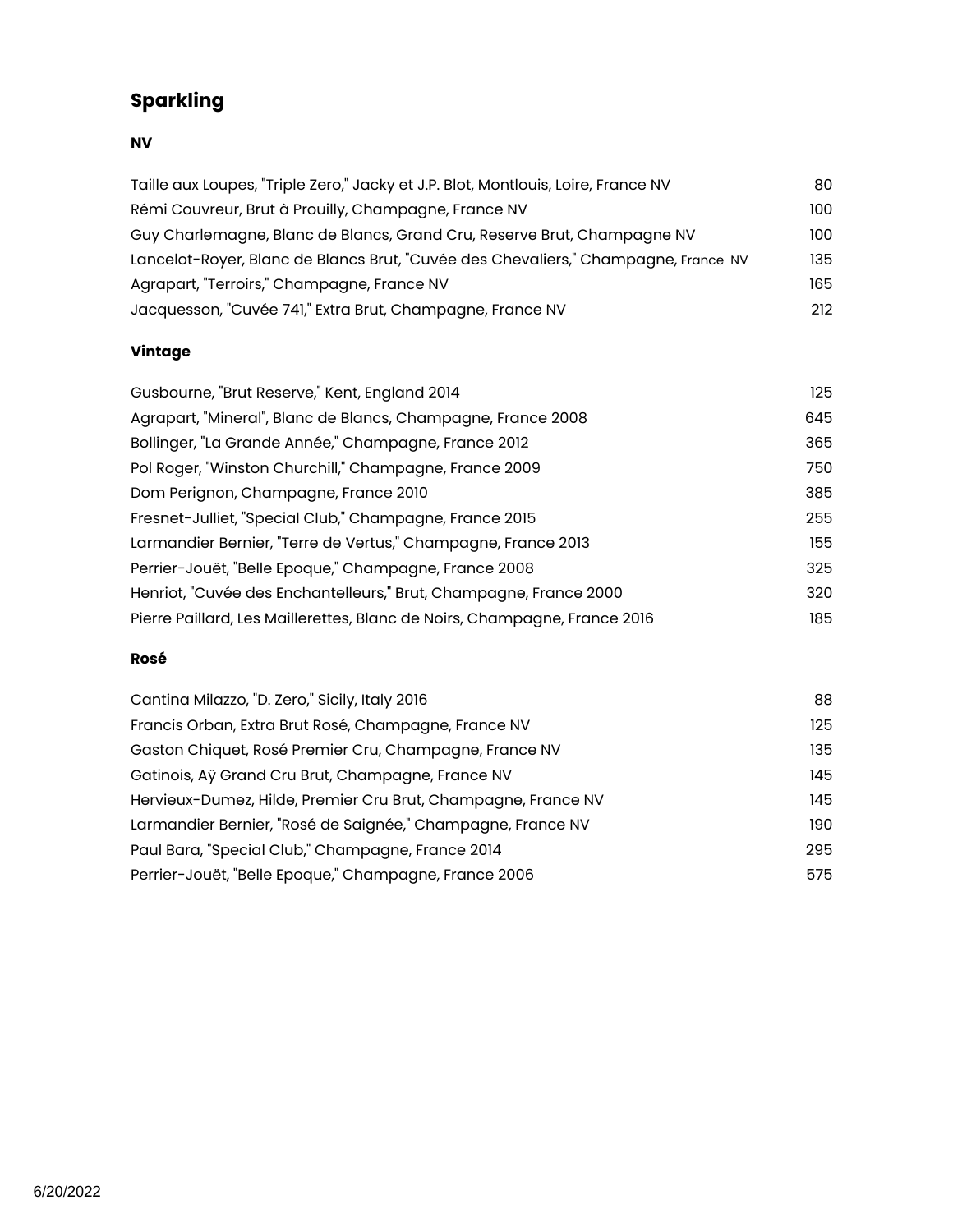# **White**

### **Burgundy, Chablis (Chardonnay)**

| William Fèvre, "Champs Royaux" 2019                           | 70  |
|---------------------------------------------------------------|-----|
| Guy Robin, "Montée de Tonnerre," ler Cru, Vieille Vignes 2019 | 95  |
| William Fèvre, "Bougros", Grand Cru 2019                      | 275 |
| Roland Lavantureux, "Vaudesir," Grand Cru 2018                | 225 |
| Vocoret & Fils, "Vaillon," ler Cru 2019                       | 95  |
| Vocoret & Fils, "Les Forets," ler Cru 2019                    | 105 |
| Vocoret & Fils, "Valmur," Grand Cru 2019                      | 250 |

# **Burgundy, Côte d'Or (Chardonnay)**

| Hautes-Côtes de Nuits Blanc, Domaine Anne Gros, "Cuvée Marine" 2015      | 110   |
|--------------------------------------------------------------------------|-------|
| Vougeot, Domaine de la Vougeraie "Clos du Prieuré", Monopole 2015        | 175   |
| Auxey-Duresses, Jean & Gilles Lafouge "Les Hautes" 2019                  | 90    |
| Saint-Aubin, Françoise & Denise Clair "Les Chamlots" 2019                | 110   |
| Montrachet Grand Cru, Domaine de la Romanée-Conti 1997                   | 14000 |
| Meursault-Boucheres, 1 er Cru, Domaine Genot-Boulanger 2017              | 350   |
| Meursault-Genevrières, Hubert Bouzerau-Gruère 2011                       | 260   |
| Meursault, Pierre Matrot 2014                                            | 95    |
| Meursault, Philippe Bouzereau "Château de Cîteaux" 2016                  | 115   |
| Meursault, Pierre Boisson 2013                                           | 195   |
| Meursault, Coche Dury 1991                                               | 1950  |
| Puligny-Montrachet, Paul Pernot 2019                                     | 175   |
| Puligny-Montrachet, Paul Pernot "Clos de la Garenne" 2019                | 270   |
| Puligny-Montrachet, Jean Pascal & Fils "Les Enseineres" 2019             | 160   |
| Puligny Montrachet, David Moret "Les Folatières" 2012                    | 225   |
| Puligny-Montrachet, Bruno Colin "La Truffière" 2011 *                    | 280   |
| Puligny-Montrachet, Bruno Colin "La Truffière" 2018                      | 500   |
| Puligny-Montrachet, Paul Chapelle, "Champgain" 2010                      | 150   |
| Puligny-Montrachet, Michel Bouzereau, "Les Caillerets" 2009              | 220   |
| Puligny-Montrachet, Michel Bouzereau, "Les Champs Gains" 2015            | 260   |
| Puligny-Montrachet, Domaine Vincent Girardin, "Les Vieilles Vignes" 2014 | 195   |
| Chassagne-Montrachet, Château de la Maltroye 2019                        | 160   |
| Chassagne-Montrachet, Domaine Dublère "Les Chaumées" 2007                | 250   |
| Chassagne-Montrachet, François Carillon "Les Macherelles" 2015           | 240   |
| Chassagne-Montrachet, Berthelemont, "Abbey de Morgeot" 2014              | 185   |
| Pouilly-Fuissé, Chateau Fuissé, "Les Combettes" 2014                     | 175   |
| Mâcon-Villages, Les Héritiers du Comte Lafon 2017                        | 50    |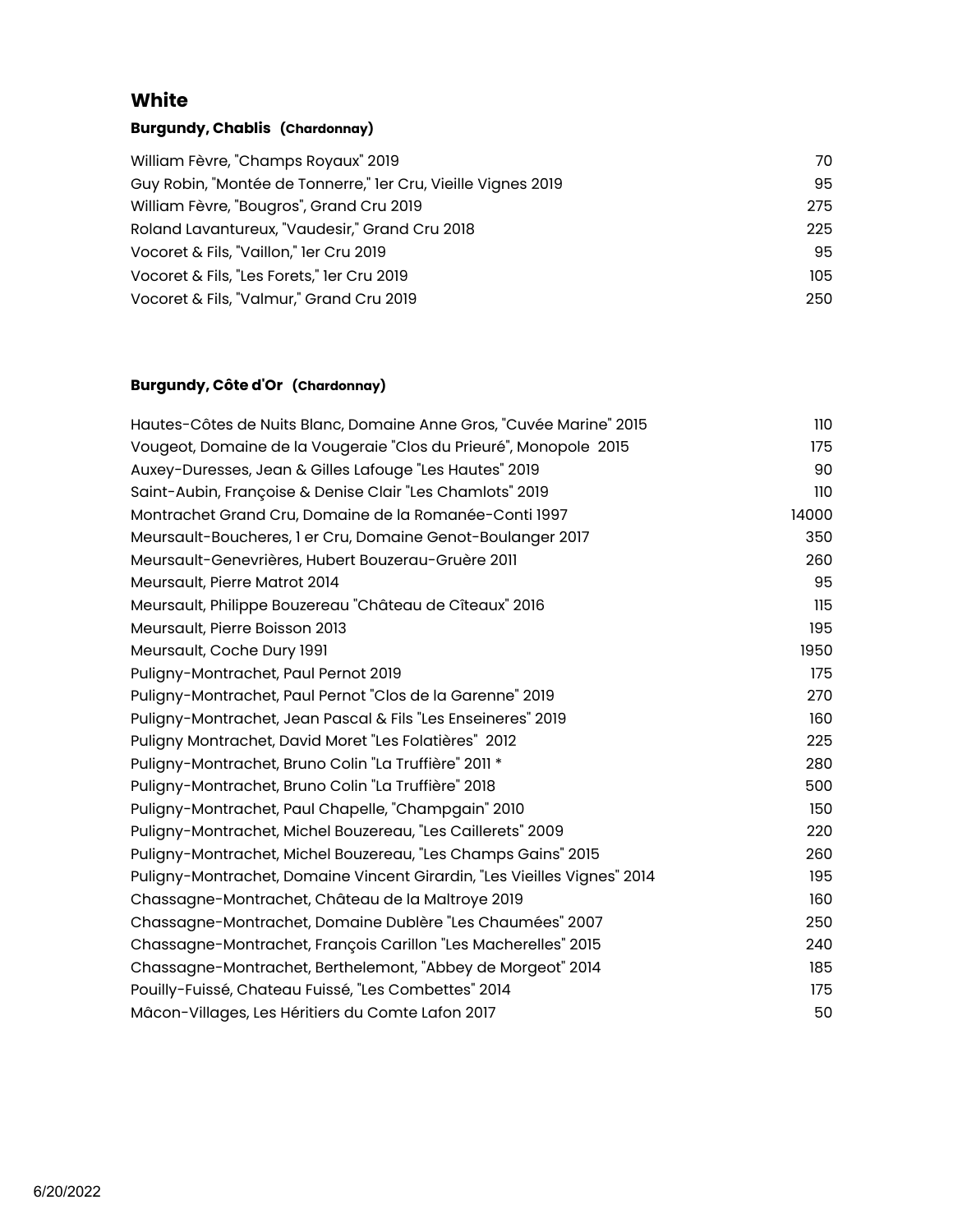### **Other French White Wines**

| Aligoté, Jean-Claude Ramonet, Bourgogne 2016                                         | 110 |
|--------------------------------------------------------------------------------------|-----|
| Dominique Roger "Domaine du Carrou," Sancerre, Loire 2020                            | 60  |
| Domaine Vacheron, Sancerre, Loire 2020                                               | 115 |
| Domaine Didier Dagueneau "Blanc Etc," Loire, Pouilly Fumé, Loire 2018                | 185 |
| Muscat, Zind-Humbrecht, Alsace 2016                                                  | 55  |
| Chenin Blanc, Domaine de la Taille aux Loupes, "Hochet," Montlouis, Loire 2017       | 90  |
| Chenin Blanc, Nicolas Joly, "Coulée de Serrant," Loire 2017                          | 225 |
| Chenin Blanc, Bertin-Delatte Echalier, Rablay sur Layon, Loire 2016                  | 65  |
| Field Blend, Christoph Mittnacht, "Gyotaku," Alsace 2019                             | 58  |
| Muscat, Zind-Humbrecht, Alsace 2016                                                  | 55  |
| Muscat, Zind-Humbrecht, "Goldert," Grand Cru, Alsace 2010                            | 125 |
| Gewürztraminer, Zind-Humbrecht, "Roche Calcaire," Alsace 2016                        | 96  |
| <b>Riesling &amp; International White Wines</b>                                      |     |
| Riesling, Nikolaihof "Federspiel," Wachau, Austria 2020                              | 90  |
| Riesling, Schloss Gobelsburg "Gaisberg," Reserve, Kamptal, Austria 2016              | 110 |
| Riesling, Nikolaihof "Steiner Hund," Wachau, Austria 2016                            | 180 |
| Riesling, Bürklin-Wolf, "Deidesheimer Hohenmorgen," Trocken, Pfalz, Germany 2013     | 180 |
| Riesling, Dr. Hermann, "Ürziger Würzgarten," Kabinett, Mosel, Germany 2019           | 80  |
| Riesling, Stein, "Palmberg," Kabinett trocken, Mosel, Germany 2020                   | 90  |
| Riesling, Selbach Oster, "Zeltinger Himmelreich," Kabinett, Mosel, Germany 2018      | 65  |
| Riesling, Dönnhoff, "Oberhäuser Leistenberg," Kabinett, Nahe, Germany 2019           | 120 |
| Riesling, J.J. Prüm, "Wehlener Sonnenuhr," Kabinett, Mosel, Germany 2020             | 125 |
| Riesling, J.J. Prüm, "Zeltinger Sonnenuhr," Spätlese, Mosel, Germany 2016            | 160 |
| Riesling, Nik Weis, "Goldtröpfchen," Auslese, Mosel, Germany 2015                    | 125 |
| Riesling, Clemens Busch, "vom Roten Schiefer," trocken, Mosel, Germany 2020          | 70  |
| Riesling, Emerich-Schönleber, trocken, Nahe, Germany 2020                            | 65  |
| Riesling, Emerich-Schönleber, "Monzinger Niederberg," trocken, 1G Nahe, Germany 2020 | 120 |
| Riesling, Emerich-Schönleber, Frühlingsplätzchen," VDP GG, Nahe, Germany 2020        | 200 |
| Grüner Veltliner, Nigl, "Alte Reben," Kremstal, Austria 2020                         | 105 |
| Grüner Veltliner, Bründelmayer, "Lamm," Kamptal, Austria 2018/2019                   | 225 |
| Grüner Veltliner, Huber, "Obere Steigen," Traisental, Austria 2019                   | 70  |
| Grüner Veltliner, Alzinger, "Steinertal," Smaragd, Wachau, Austria 2019              | 155 |
| Grüner Veltliner, Schloss Gobelsburg, "Ried Renner," Kamptal, Austria 2019           | 120 |
| Roter Veltliner, Ecker, Wagram, Austria 2020                                         | 75  |
| Scheurebe, Kruger-Rumpf VDP Gutswein, Spätlese, Nahe, Germany 2019                   | 75  |
| Pinot Blanc, Strohmeier, "Lysegron No 4," Natural Wine, Styria, Austria 2016         | 100 |
| Malvasia, Edi Kante, Venezia Giulia, Italy 2012/3                                    | 75  |
| Godello, Joaquin Rebolledo, Valderorras, Galicia, Spain 2020                         | 65  |
| Grenache Blanc, Terroir al Límit, "Pedra de Guix," Priorat, Spain 2010               | 160 |
| Herdade do Esporão, "Reserva Branco," Alentejo, Portugal 2017                        | 65  |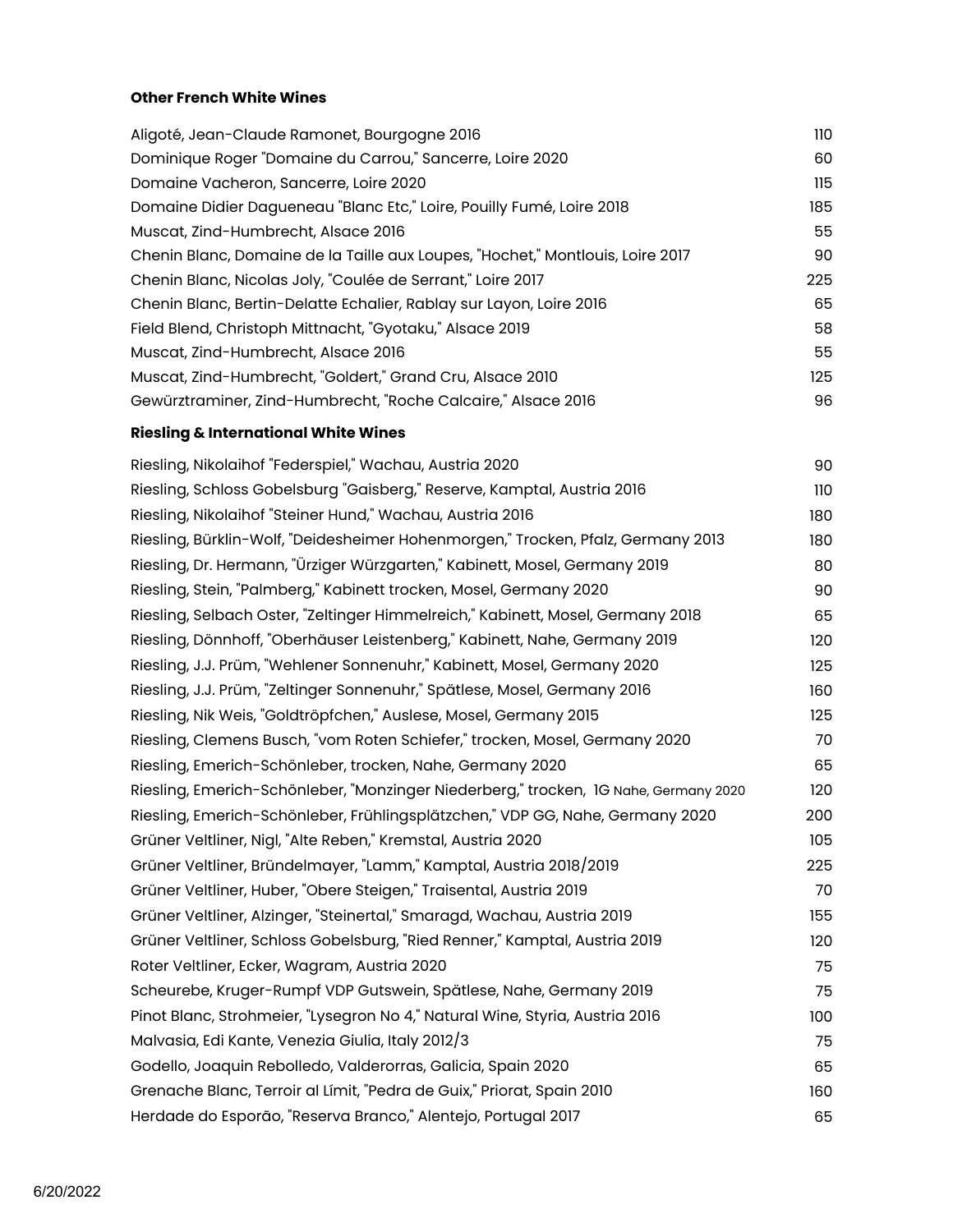#### **Domestic White Wine**

| Sauvignon Blanc, Peter Michael, "L'Apres-Midi," Knights Valley, CA 2013           | 170 |
|-----------------------------------------------------------------------------------|-----|
| Sauvignon Blanc, Spottswoode, Napa Valley, CA 2014                                | 105 |
| Sauvignon Blanc, Spottswoode, Napa Valley, CA 2015                                | 100 |
| Sauvignon Blanc, Coupe de Foudre, Napa Valley, CA 2016                            | 90  |
| Grenache Blanc blend, Halter Ranch, Paso Robles, Adelaida District, CA 2018       | 58  |
| Muscat Canelli, La Sirena, "Moscato Azul," Barrett Vineyards, Napa Valley CA 2021 | 55  |
| Riesling, Cobb "Cole Ranch," Mendocino, CA 2020                                   | 60  |

# **Domestic Chardonnay**

| Aubert, "Hudson Vineyard," Carneros 2014                         | 290 |
|------------------------------------------------------------------|-----|
| Aubert, "Lauren," Sonoma Coast 2015                              | 250 |
| Du Mol, "Isobel," Sonoma Coast 2015                              | 135 |
| Hanzell, "Sebella," Sonoma County 2018                           | 75  |
| Hyde de Villaine, "Commandante," Hyde Vineyard, Carneros 2013    | 295 |
| Kistler, "Cuvée Cathleen," Sonoma Coast 2008                     | 350 |
| Kistler, "Cuvée Cathleen," Sonoma Coast 2007                     | 370 |
| Kistler, "Cuvée Cathleen," Sonoma Coast 2005                     | 375 |
| Kistler, "Durell Vineyard," Sonoma Valley 2000                   | 224 |
| Kistler, "Durell Vineyard," Sonoma Valley 2002                   | 250 |
| Kistler, "Durell Vineyard," Sonoma Valley 2003                   | 180 |
| Kistler, "Durell Vineyard," Sonoma Valley 2005                   | 290 |
| Kistler, "Durell Vineyard," Sonoma Valley 2008                   | 200 |
| Kistler, "Hudson Vineyard," Carneros 2005                        | 250 |
| Kistler, "Hudson Vineyard," Carneros 2007                        | 280 |
| Kistler, "Hudson Vineyard," Carneros 2010                        | 320 |
| Kistler, "Hyde Vineyard," Carneros 2001                          | 240 |
| Kistler, "Hyde Vineyard," Carneros 2002                          | 250 |
| Kistler, "Hyde Vineyard," Carneros 2004                          | 250 |
| Kistler, "Hyde Vineyard," Carneros 2005                          | 240 |
| Kistler, "Hyde Vineyard," Carneros 2009                          | 220 |
| Kistler, "McCrea Vineyard," Athearn Estate, Sonoma Mountain 2005 | 250 |
| Kistler, "McCrea Vineyard," Athearn Estate, Sonoma Mountain 2008 | 240 |
| Kistler, "Stone Flat Vineyard," Parmalee Hill, Sonoma Coast 2005 | 325 |
| Kistler, "Stone Flat Vineyard," Parmalee Hill, Sonoma Coast 2006 | 250 |
| Kistler, "Stone Flat Vineyard," Parmalee Hill, Sonoma Coast 2007 | 240 |
| Kistler, "Trenton Roadhouse," Sonoma Coast 2010                  | 290 |
| Kistler, "Vine Hill Vineyard," Russian River Valley 2003         | 220 |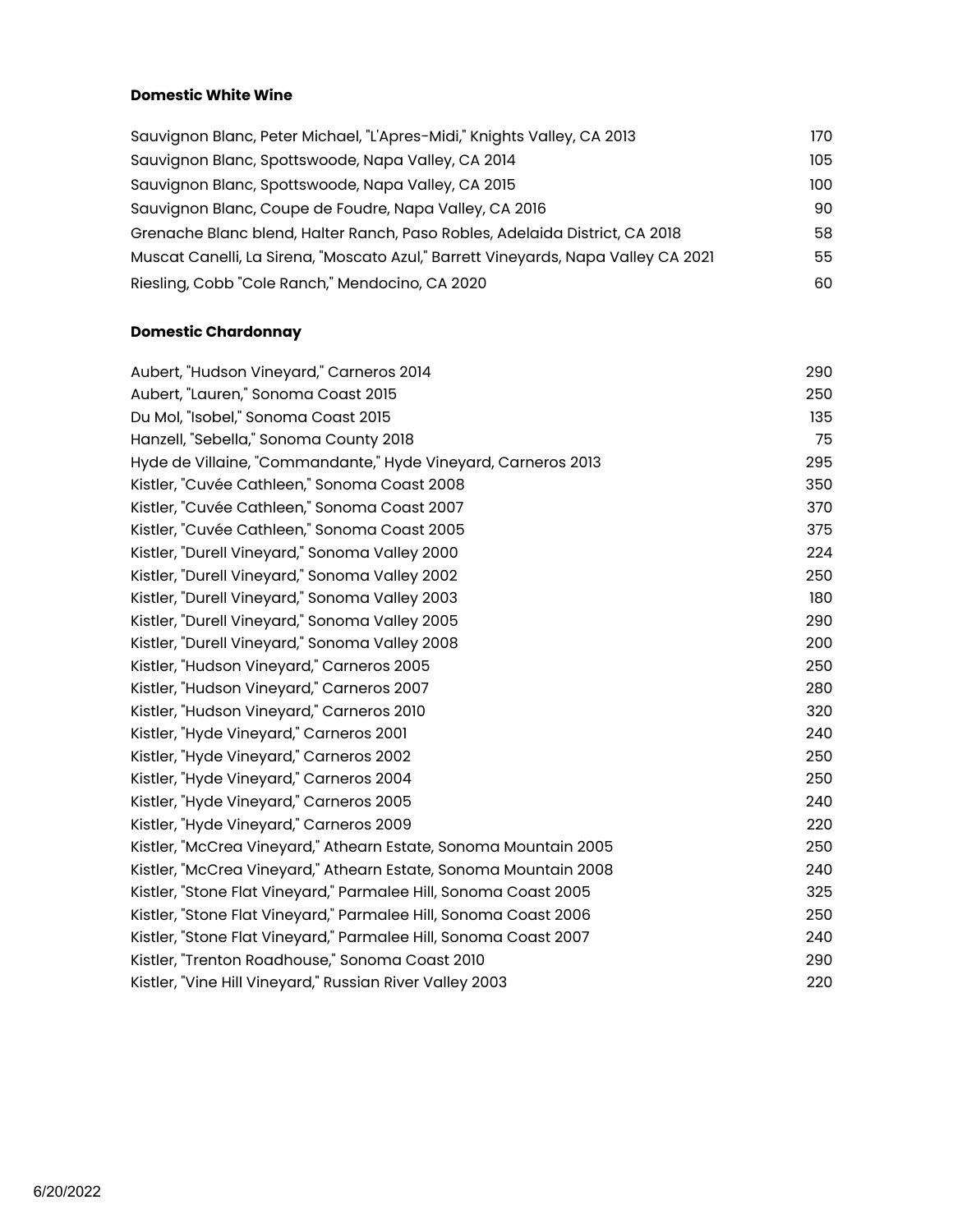#### **Domestic Chardonnay (continued)**

| Hanzell Vineyards, Sonoma Valley 2014               | 120 |
|-----------------------------------------------------|-----|
| Mayacamas Vineyards, Mount Veeder, Napa Valley 2019 | 115 |
| Peay, Sonoma Coast 2015                             | 115 |
| Peter Michael, "Belle Côte," Knights Valley 2014    | 305 |
| Peter Michael, "Mon Plaisir," Knights Valley 2014   | 275 |
| Stag's Leap, Napa Valley 2018                       | 85  |

# **Rosé**

| Pinot Noir, Cep, "Hopkins Ranch," Sonoma County, CA 2021              | 68 |
|-----------------------------------------------------------------------|----|
| Grenache blend, Halter Ranch, Adelaida District, Paso Robles, CA 2021 | 55 |
| Sangiovese, Rocca di Montegrossi, Tuscany, Italy 2021                 | 55 |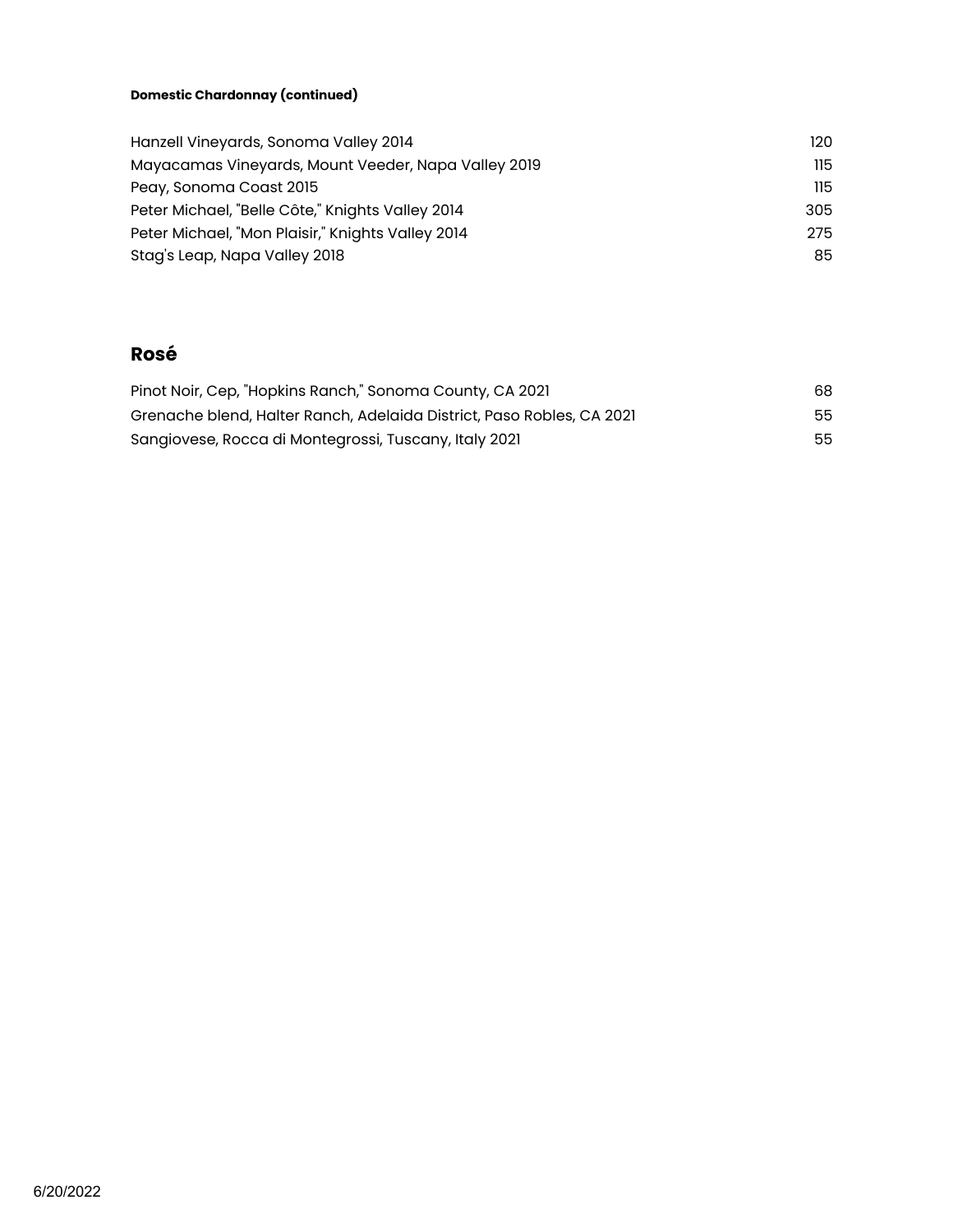# **Red**

# **Burgundy**

| Marsannay, Château de Marsannay 2015                               | 105  |
|--------------------------------------------------------------------|------|
| Beaune, Domaine de Montille, "Les Perrieres" 2018                  | 175  |
| Beaune, Dominique Lafon, "Epenottes" 2018                          | 185  |
| Beaune, Maison Roche de Bellene, "Les Grèves" 2010                 | 200  |
| Beaune, Rapet Père & Fils, "Clos du Roi" 2005                      | 100  |
| Bonnes Mares, Grand Cru, Georges Roumier 2015                      | 2500 |
| Bonnes Mares, Grand Cru, Laurent Roumier 2011                      | 550  |
| Clos de Tart, Grand Cru, Monople 2014                              | 1000 |
| Chambertin, Grand Cru, Domaine Tortochot 2010                      | 500  |
| Chambertin, Grand Cru, Charles Van Canneyt 2016                    | 575  |
| Chambertin, Grand Cru, Domaine Bouchard 2002                       | 625  |
| Chambertin, Grand Cru, Maison Ilan 2012                            | 275  |
| Chambolle-Musigny, Domaine des Beaumont, "Les Chardannes" 2015     | 200  |
| Chambolle-Musigny, Domaine des Beaumont, "Les Chardannes" 2017     | 180  |
| Chambolle-Musigny, Louis Jadot, "Les Amoureuses" 2016              | 925  |
| Chapelle-Chambertin, Grand Cru, Maison Louis Jadot 2009            | 450  |
| Charmes-Chambertin, Grand Cru, Domaine Dujac 2005                  | 1150 |
| Charmes-Chambertin, Grand Cru, Joseph Roty 2012                    | 625  |
| Charmes-Chambertin, Grand Cru, Maison l'Oreé 2012                  | 270  |
| Charmes-Chambertin, Grand Cru, Gérard Raphet 2016                  | 500  |
| Charmes Chambertin, Grand Cru, Frédéric Magnien 2012               | 310  |
| Charmes-Chambertin, Grand Cru, Michel Magnien 2012                 | 325  |
| Chassagne-Montrachet, Jean Claude Ramonet, Boudriotte 2016         | 350  |
| Chassagne-Montrachet, Prieur-Brunet, Morgot ler Cru 2014           | 240  |
| Chassagne-Montrachet, Château de la Maltroye, La Boudriotte 2005   | 150  |
| Chambertin-Clos de Bèze, Grand Cru, Charles Van Canneyt 2016       | 925  |
| Chambertin-Clos de Bèze, Grand Cru, Domaine Drouhin-Laroze 2009    | 500  |
| Chambertin-Clos de Bèze, Grand Cru, Domaine Faiveley 2004          | 475  |
| Chambertin-Clos de Bèze, Grand Cru, Domaine Faiveley 2006          | 450  |
| Chambertin-Clos de Bèze, Grand Cru, Domaine Faiveley 2007          | 500  |
| Chambertin-Clos de Bèze, Grand Cru, Bouchard Père & Fils 2008      | 450  |
| Chambertin-Clos de Bèze, Grand Cru, Bouchard Père & Fils 2011      | 550  |
| Clos de Lambrays, Grand Cru, Domaine Clos du Lambrays 2005         | 550  |
| Clos de la Roche, Grand Cru, Louis Jadot 2013                      | 435  |
| Clos de la Roche, Grand Cru, Michel Magnien 2013                   | 405  |
| Clos de la Roche, Grand Cru, Domaine Ponsot, "Vieille Vignes" 2004 | 975  |
| Clos de la Roche, Grand Cru, Domaine Ponsot, "Vieille Vignes" 2008 | 975  |
| Clos de la Roche, Grand Cru, Domaine Arlaud 2018                   | 690  |
| Clos de la Roche, Grand Cru, Joseph Drouhin 2012                   | 450  |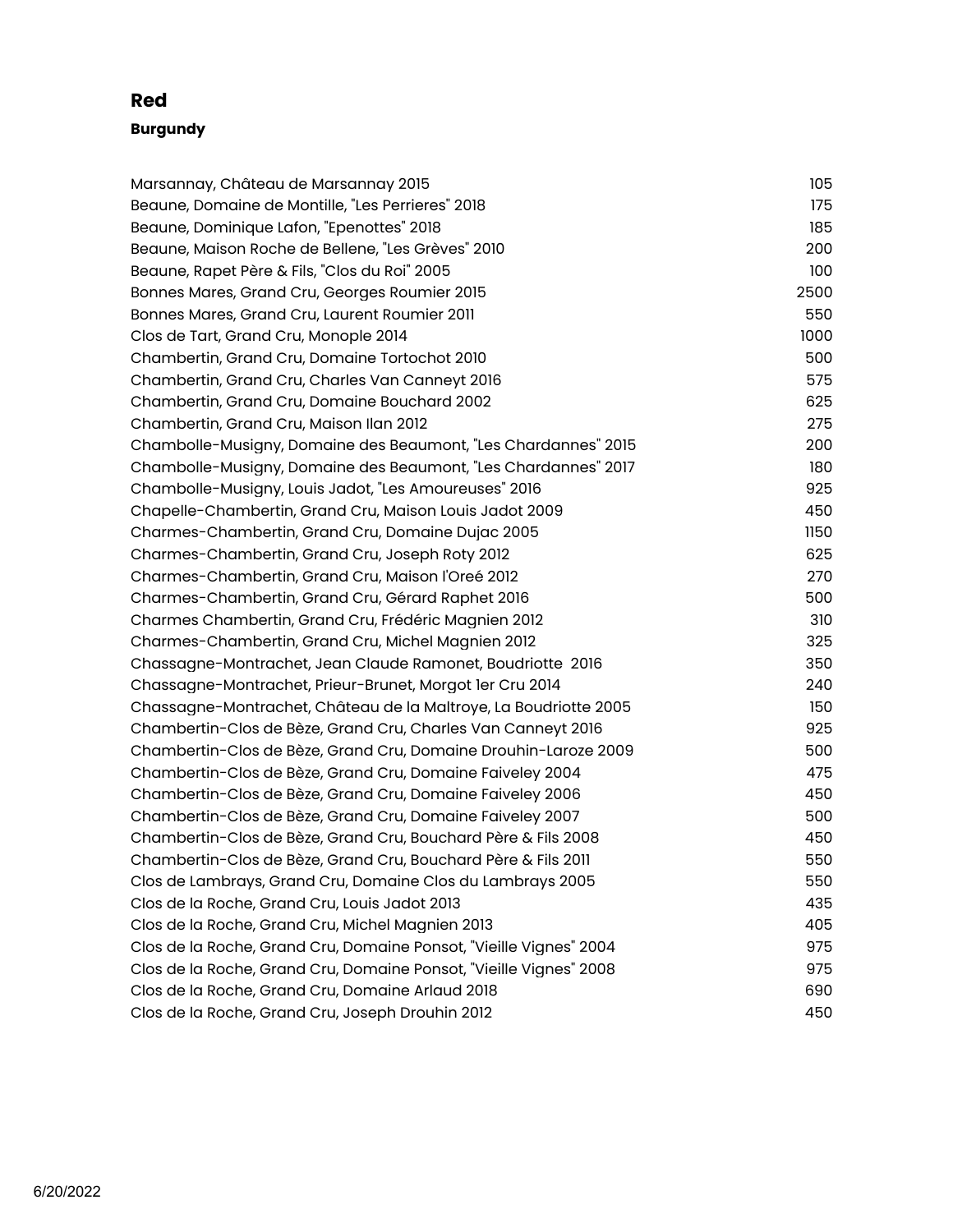### **Burgundy (continued)**

| Clos des Cortons, Grand Cru, Domaine Faiveley 2009                       | 425   |
|--------------------------------------------------------------------------|-------|
| Clos Saint-Denis, Grand Cru, Domaine Bertagna 2009                       | 450   |
| Clos Saint-Denise, Grand Cru, Louis Jadot 2013                           | 450   |
| Clos Saint-Denis, Grand Cru, Joseph Drouhin 2016                         | 450   |
| Clos Saint-Denis, Grand Cru, Domaine Dujac 2002                          | 1750  |
| Clos Saint-Denis, Grand Cru, Domaine Dujac 2005                          | 2500  |
| Clos Saint-Denise, Grand Cru, Domaine des Beaumont 2014                  | 400   |
| Vougeot, Patrice Rion, "Les Cras," ler Cru 2013                          | 165   |
| Vougeot, Patrice Rion, "Les Cras," ler Cru 2015                          | 165   |
| Clos Vougeot, Grand Cru, Domaine Gérard Raphet 2008                      | 300   |
| Clos Vougeot, Grand Cru, Domaine Forey Père & Fils 2011                  | 400   |
| Clos Vougeot, Grand Cru, Domaine de Montille 2016                        | 395   |
| Clos Vougeot, Grand Cru, J.J Confuron 2014                               | 290   |
| Clos Vougeot, Grand Cru, Louis Jadot 2013                                | 380   |
| Corton, Grand Cru, Domaine de Montille, "Clos du Roi" 2017               | 425   |
| Corton, Grand Cru, Domaine Parent, "Les Renardes" 2015                   | 275   |
| Corton, Grand Cru, Domaine Parent, "Les Renardes" 2016                   | 275   |
| Echezeaux, Grand Cru, Domaine Dujac 2015                                 | 1800  |
| Grands Echezeaux, Grand Cru, Dominique Laurant 2018                      | 650   |
| Gevrey-Chambertin, François Leclerc 2016                                 | 180   |
| Gevrey-Chambertin, Clos Prieur, Drouhin Laroze 2015                      | 250   |
| Gevrey-Chambertin, Sylvie Esmonin, "Clos St. Jacques" 1999               | 500   |
| Gevrey-Chambertin, Jean-Michel Guillon & Fils, "La Petite Chapelle" 2009 | 225   |
| Gevrey-Chambertin, Domaine Pierre Damoy 2014                             | 340   |
| Gevrey-Chambertin, Claude Dugat 2014                                     | 275   |
| Griotte-Chambertin, Grand Cru, Louis Jadot 2013                          | 375   |
| Griotte-Chambertin, Grand Cru, Domaine Ponsot 2008                       | 558   |
| La Tâche, Grand Cru, Domaine de la Romanée-Conti 1959                    | 10500 |
| La Tâche, Grand Cru, Domaine de la Romanée-Conti 1970                    | 5850  |
| Latricières-Chambertin, Grand Cru, Domaine Arnoux-Lachaux 2008           | 550   |
| Latricières-Chambertin, Grand Cru, Domaine Faiveley 2006                 | 400   |
| Latricières-Chambertin, Domaine Launay Horiot 2014                       | 650   |
| Chapelle-Chambertin, Grand Cru, Louis Jadot 2009                         | 550   |
| Mazis-Chambertin, Grand Cru, Domaine Faiveley 2009                       | 580   |
| Morey-Saint-Denis, Domaine Aurélien Verdet 2015                          | 175   |
| Morey-Saint-Denis, Lignier-Michelot Morey, "Facconieres" 2016            | 330   |
| Morey-Saint-Denis, Domaine Dujac 2008                                    | 350   |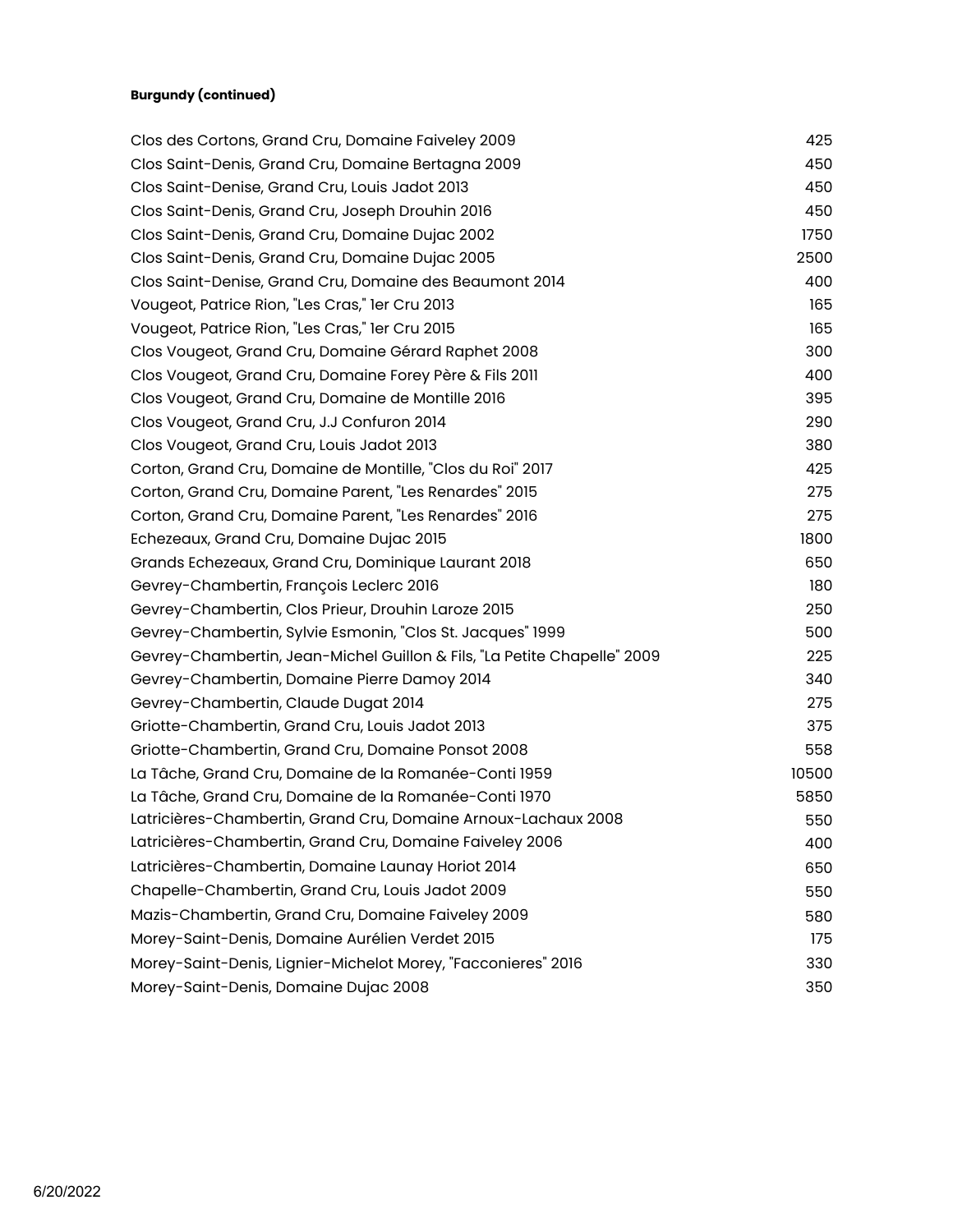### **Burgundy (continued)**

| Musigny, Domaine Comte Georges de Vogüé, Grand Cru 1990                 | 2000  |
|-------------------------------------------------------------------------|-------|
| Nuits-Saint-Georges, Maison Ambroise, "Cuvée Vieille Vignes" 2006       | 240   |
| Nuits-Saint-Georges, Domaine Rion, "Clos Saint Marc" 2015               | 280   |
| Nuits-Saint-Georges, Sylvain Cathiard, "Aux Murgers, 1er Cru" 2003      | 315   |
| Nuits-Saint-Georges, Frédéric Magnien, "Saint Georges" 2003             | 240   |
| Pommard, Domaine Coste-Caumartin, "Clos de Boucherottes," Monopole 1990 | 225   |
| Pommard, Domaine de Courcel "Clos de Epenots" 1997                      | 300   |
| Pommard, Monthelier-Douhairet-Porcheret, "Les Fremiers" 2015            | 250   |
| Pommard, Maison de Montille, "Pomone" 2008                              | 160   |
| Richebourg, Grand Cru, Domaine de la Romanée-Conti 1990                 | 9500  |
| Richebourg, Grand Cru, Domaine du Clos Frantin 2010                     | 1075  |
| Romanée Conti, Grand Cru, Domaine de la Romanée Conti 1969              | 28000 |
| Ruchettes-Chambertin, Frédéric Esmonin 2014                             | 400   |
| Volnay-Santenots, Domaine des Comtes Lafon 2017                         | 385   |
| Volnay, Domaine des Comtes Lafon 2017                                   | 300   |
| Volnay, Domaine de Montille "Les Mitans" 2012                           | 270   |
| Vosne Romanée, "Cros Parantoux," Emmanuel Rouget 2008                   | 5000  |
| Vosne Romanée, Domaine Christoph Perrot-Minot 2003                      | 400   |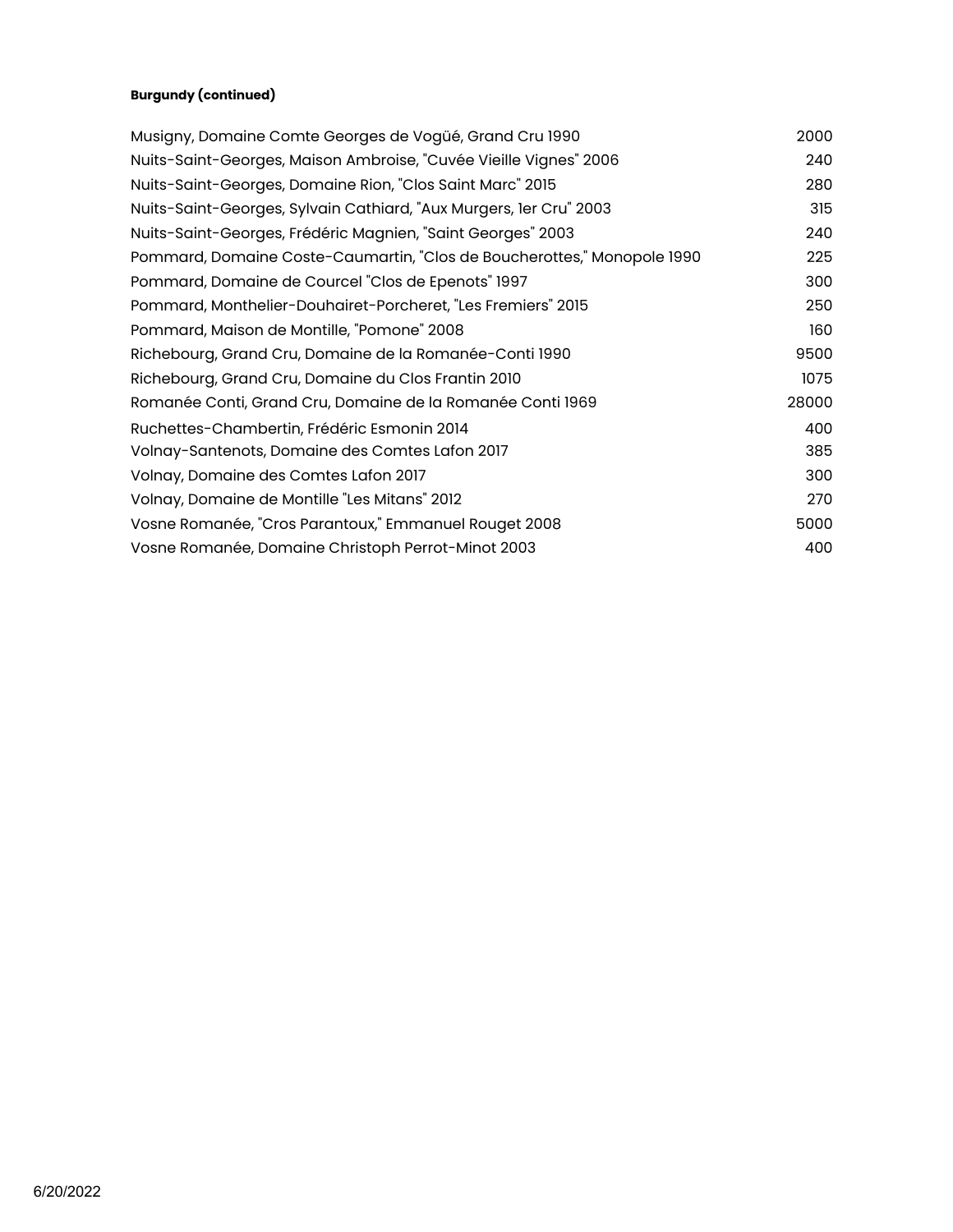# **Bordeaux - Right Bank**

| Château Latour a Pomerol 1970                                         | 850   |
|-----------------------------------------------------------------------|-------|
| Château Latour a Pomerol 1986                                         | 325   |
| Pétrus, Pomerol 1970                                                  | 6000  |
| Pétrus, Pomerol 1989                                                  | 9500  |
| Château Trotanoy, Pomerol 1975                                        | 950   |
| Château Trotanoy, Pomerol 1986                                        | 750   |
| Vieux Château Certan, Pomerol 1995                                    | 375   |
| Château Laroque, "Les Tours de Laroque", Saint-Émilion Grand Cru 2016 | 75    |
| Château Cheval Blanc, Saint-Émilion 1947                              | 50000 |
| Château Cheval Blanc, Saint-Émilion 1962                              | 2750  |
| Château Cheval Blanc, Saint-Émilion 1990                              | 2400  |

#### **Bordeaux - Left Bank**

| Château La Lagune, Haut-Medoc 1970                                        | 360   |
|---------------------------------------------------------------------------|-------|
| Château Lafite-Rothschild, Pauillac 1945<br>(ullage = mid shoulder level) | 6250  |
| Château Lafite-Rothschild, Pauillac 1953                                  | 6500  |
| Château Lafite-Rothschild, Pauillac 1959                                  | 8500  |
| Château Lafite-Rothschild, Pauillac 1961<br>(ullage = mid shoulder level) | 4500  |
| Château Lafite-Rothschild, Pauillac 1966                                  | 1500  |
| Château Lafite-Rothschild, Pauillac 1970                                  | 1350  |
| Château Lafite-Rothschild, Pauillac 1978                                  | 1600  |
| Château Lafite-Rothschild, Pauillac 1982                                  | 8500  |
| Château Lafite-Rothschild, Pauillac 1990                                  | 1940  |
| Château Lafite-Rothschild, Pauillac 1996                                  | 2500  |
| Château Latour, Pauillac 1953                                             | 2800  |
| Château Latour, Pauillac 1957                                             | 1900  |
| Château Latour, Pauillac 1959                                             | 5200  |
| Château Latour, Pauillac 1961                                             | 10000 |
| Château Latour, Pauillac 1970                                             | 1800  |
| Château Latour, Pauillac 1975                                             | 1500  |
| Château Latour, Pauillac 1988                                             | 1300  |
| Château Latour, Pauillac 1990                                             | 1950  |
| Château Grand Puy Lacoste, Paillac 2009                                   | 330   |
| Château Mouton Rothschild, Pauillac 1959                                  | 5600  |
| Château Mouton Rothschild, Pauillac 1961                                  | 4950  |
| Château Mouton Rothschild, Pauillac 1967                                  | 1250  |
| Château Mouton Rothschild, Pauillac 1970                                  | 1400  |
| Château Mouton Rothschild, Pauillac 1973                                  | 1250  |
| Château Mouton Rothschild, Pauillac 1979                                  | 975   |
| Château Mouton Rothschild, Pauillac 1987                                  | 950   |
| Château Mouton Rothschild, Pauillac 2018                                  | 3500  |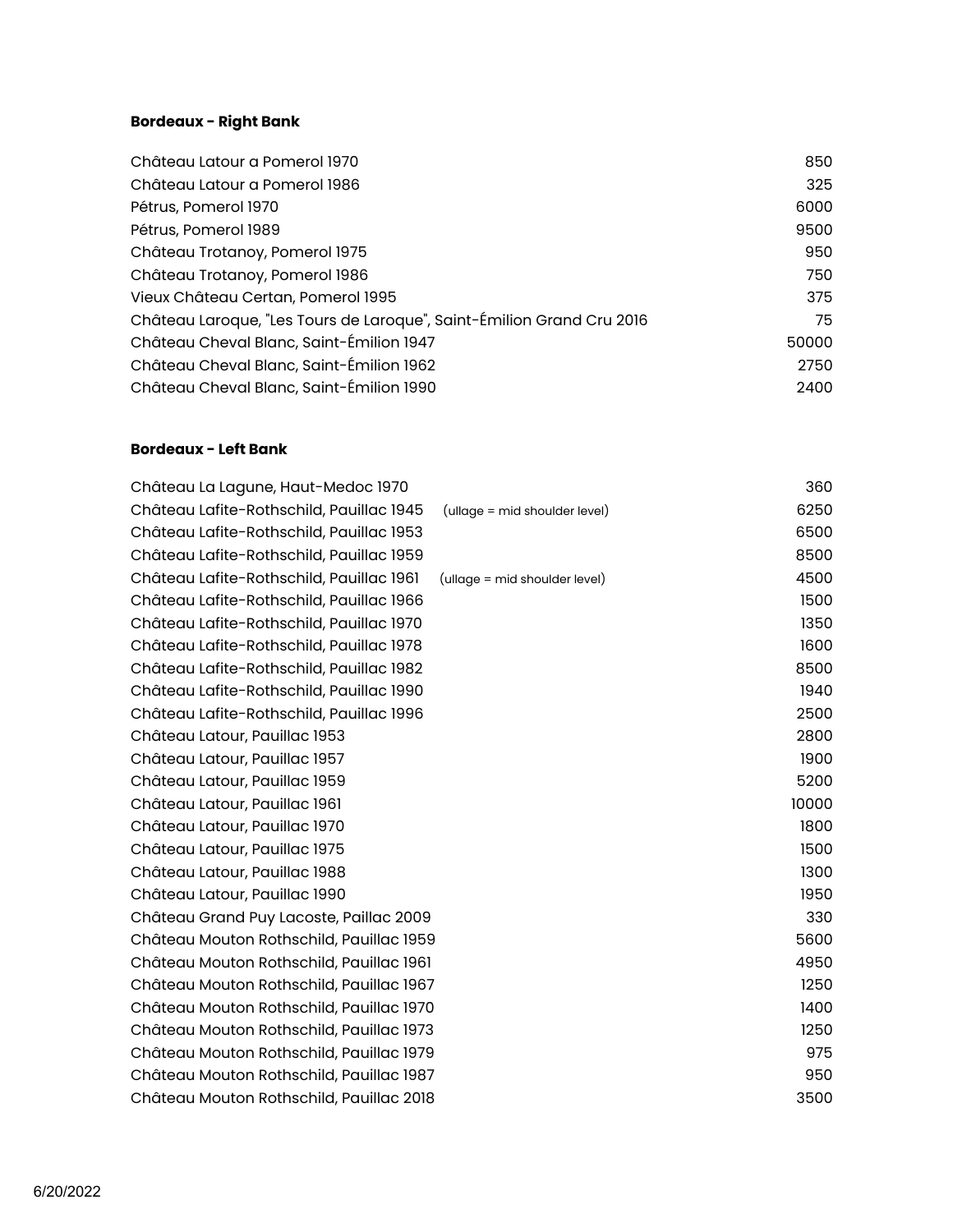### **Bordeaux - Left Bank (continued)**

| Château Mouton Baron Phillipe, 5th growth, Pauillac 1966      | 350  |
|---------------------------------------------------------------|------|
| Château Lynch Bages, Pauillac 1966                            | 600  |
| Château Lynch Bages, Pauillac 2010                            | 395  |
| Château Pichon Longueville Comtesse de Lalande, Pauillac 1989 | 500  |
| Château Pichon Longueville Comtesse de Lalande, Pauillac 2008 | 435  |
| Château Beychevelle, Saint-Julien 1989                        | 275  |
| Château Gruaud-Larose, Saint-Julien 1959                      | 1350 |
| Château Ducru Beaucaillou, Saint-Julien 1967                  | 390  |
| Château Léoville-Las Cases, Saint-Julien 1961                 | 1500 |
| Château Léoville-Las Cases, Saint-Julien 1966                 | 640  |
| Château Léoville-Las Cases, Saint-Julien 1970                 | 500  |
| Chateau Léoville Barton, Saint Julien 2009                    | 475  |
| Château Talbot, Saint-Julien 1959                             | 760  |
| Château Margaux, Margaux 1986                                 | 2000 |
| Château Margaux, Margaux 2000                                 | 3000 |
| Château Margaux, Margaux 2010                                 | 1900 |
| Château Palmer, Margaux 1961                                  | 6500 |
| Château Prieure-Lichine, Margaux 1982                         | 420  |
| Château Cantenac Brown, Margaux 2018                          | 160  |
| Cos d'Estournel, Saint Estèphe 2011                           | 400  |
| Château Phélan Ségur, Saint Estèphe 2014                      | 140  |
| Château Montrose, Saint Estèphe 1986                          | 450  |
| Château Montrose, Saint Estèphe 1973                          | 275  |
| Château Haut Bailly, Pessac-Léognan 2017                      | 275  |
| Château Carbonneiux, Pessac-Léognan 2018                      | 110  |
| Château Haut-Brion, Pessac-Léognan 1964                       | 1200 |
| Château Haut-Brion, Pessac-Léognan 1986                       | 1300 |
| Château La Mission Haut-Brion, Pessac-Léognan 1964            | 1550 |
| Château La Mission Haut-Brion, Pessac-Léognan 1975            | 2350 |
| Château Pape Clément, Pessac-Léognan 2005                     | 450  |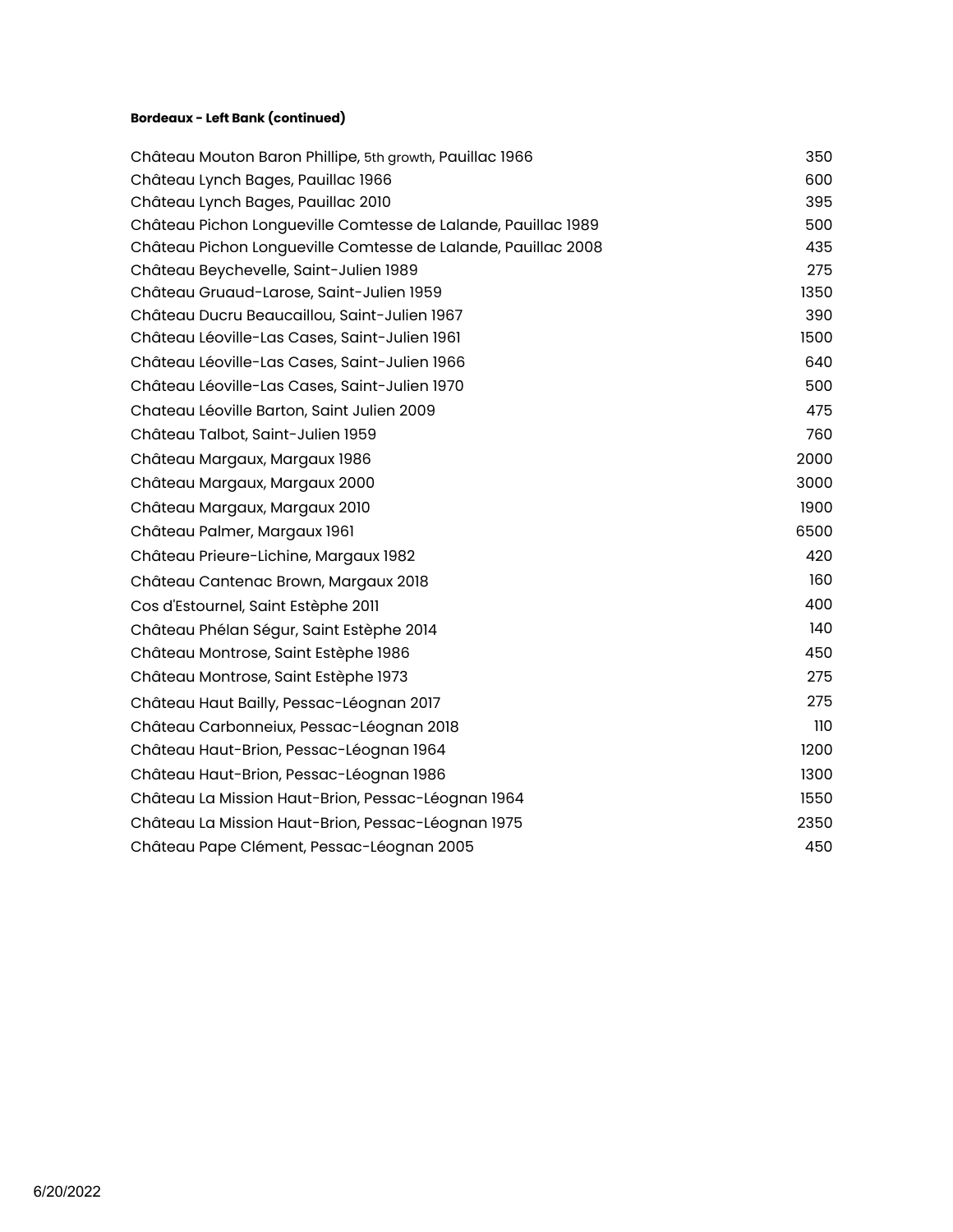### **"Other" French Reds**

| Beaujolais, Domaine Chapel, Charbonnières, Fleurie 2019                    | 85  |
|----------------------------------------------------------------------------|-----|
| Hermitage, Jean-Louis Chave 2006                                           | 975 |
| Hermitage, Yann Chave 2003                                                 | 180 |
| Crozes-Hermitage, Maison Les Alexandrins 2018                              | 75  |
| Côte Rotie, E. Guigal, "La Mouline" 2012                                   | 750 |
| Côte du Rhône Valréas, Clos Bellane 2019                                   | 55  |
| Châteauneuf-du-Pape, Château de Beaucastel 1989                            | 500 |
| Châteauneuf-du-Pape, Château de Beaucastel, "Hommage a Jaques Perrin" 2013 | 600 |
| Bandol, Domaine Tempier, "Cuvée Special" 2018                              | 125 |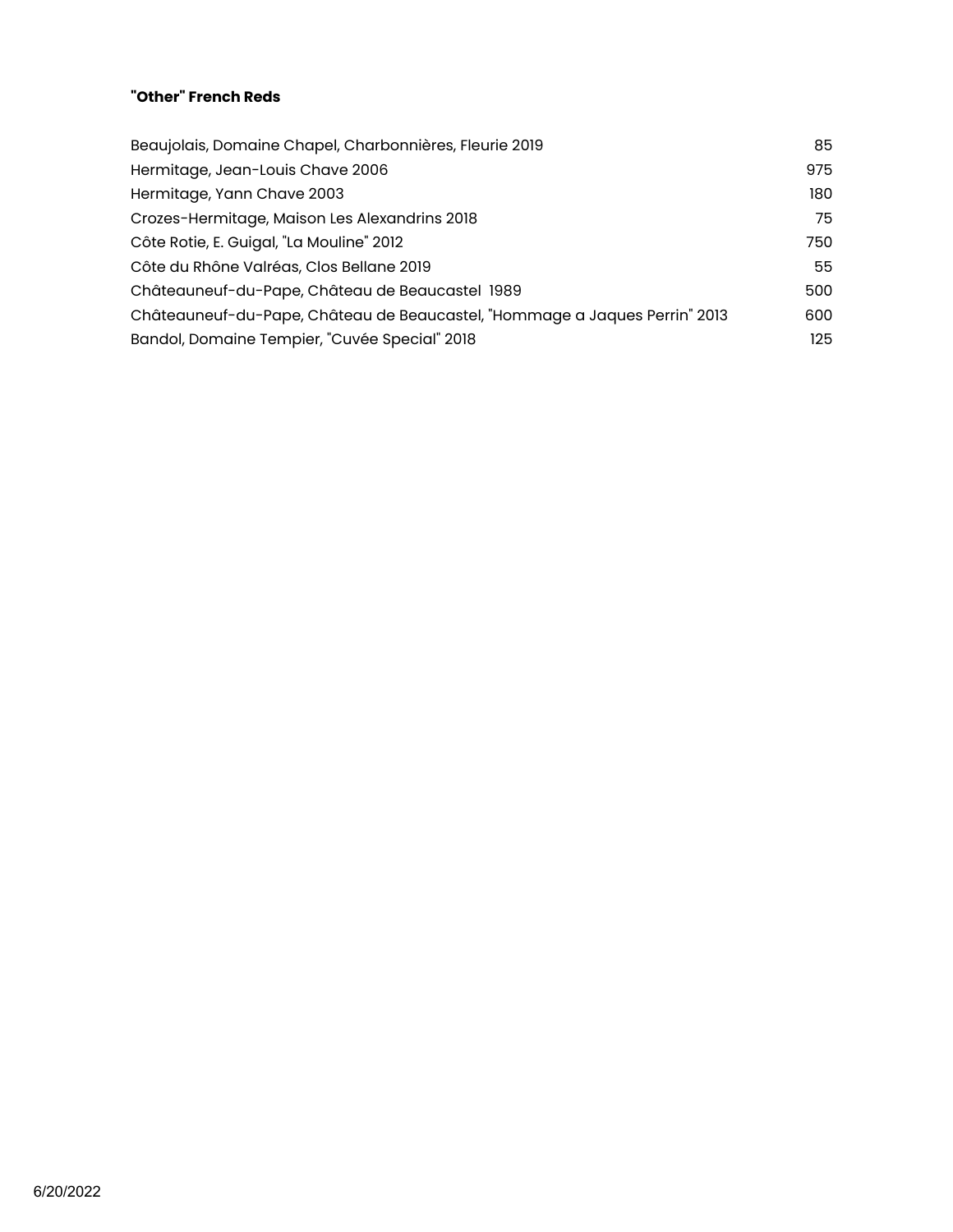### **Italian Reds**

| Quintarelli, Valpolicalla Classico Superiore 2003                                     | 200  |
|---------------------------------------------------------------------------------------|------|
| La Basia, "La Botte Piena," Valtènesi 2014                                            | 45   |
| Robert Voerzio, "Vignetti Cerretto," Barbera d'Alba, 2016                             | 95   |
| Cascina Val del Prete, "Serra de' Gatti," Barbera d'Alba 2020                         | 50   |
| Bruno Giacosa, "Rabaja," Barbaresco 2014                                              | 350  |
| Bruno Giacosa, "Santo Stefano," Barbaresco 2011                                       | 300  |
| Gaja, "Costa Russi," Barbaresco 2003                                                  | 750  |
| Gaja, Barbaresco 2106                                                                 | 475  |
| Bruno Giacosa, "Falletto," Barolo 2016                                                | 385  |
| Bruno Giacosa, "Falletto," Barolo 2017                                                | 480  |
| Gaja "Conteisa", Barolo 2014                                                          | 525  |
| Cascina Fontana, Castiglione Falletto, Barolo 2015                                    | 180  |
| Aldo Conterno, "Cigala," Barolo 2015                                                  | 300  |
| Giacomo Borgogno, Barolo Riserva 2004                                                 | 250  |
| Giacomo Borgogno, Barolo Riserva 1978                                                 | 450  |
| Giacomo Conterno, "Cascina Francia," Barolo 1998                                      | 590  |
| Azelia, "Bricco Fiasco," Barolo 1999                                                  | 500  |
| Pio Cesare, Barolo 1961 *                                                             | 555  |
| Mastrojanni, Brunello di Montalcino 2010                                              | 245  |
| Biondi-Santi, Tenuta Greppo, Brunello di Montalcino 2006                              | 950  |
| Soldera, Riserva, Brunello di Montalcino 2000                                         | 1500 |
| Soldera, Riserva, Brunello di Montalcino 2004                                         | 2000 |
| Capanna, Rosso di Montalcino, Tuscany 2018                                            | 75   |
| Rocca di Montegrossi, "San Marcellino," Chianti Classico Gran Selezione, Tuscany 2016 | 130  |
| Marchesi Antinori, "Solaia," Tuscany 1987                                             | 550  |
| Filippo Grasso, "Capu Chiurma", Etna Rosso, Sicily 2017                               | 75   |

# **Spain & Portugal**

| Nieport, Rótulo, Dao, Portugal 2015                             | 50  |
|-----------------------------------------------------------------|-----|
| Munt Roca, Priorat, Spain 2017                                  | 75  |
| Clos Mogador, Priorat, Spain 2003                               | 300 |
| Marquis de Murrieta, Castello Y'gay, Reserva, Rioja, Spain 2009 | 200 |
| Lopez de Heredia, Viña Tondonia Reserva, Rioja, Spain 2008      | 140 |
| Campo Burgo Reserva de Gran Crianza, Rioja, Spain 1964          | 210 |
| Campo Viejo Reserva, Rioja, Spain 1964                          | 225 |
| Federico Paternina, Gran Reserva, Rioja Spain 1964              | 225 |

### **China**

| Ao Yun, Cabernet Sauvignon blend, Shangri-La, Adong Village, China 2015 | 500 |
|-------------------------------------------------------------------------|-----|
|                                                                         |     |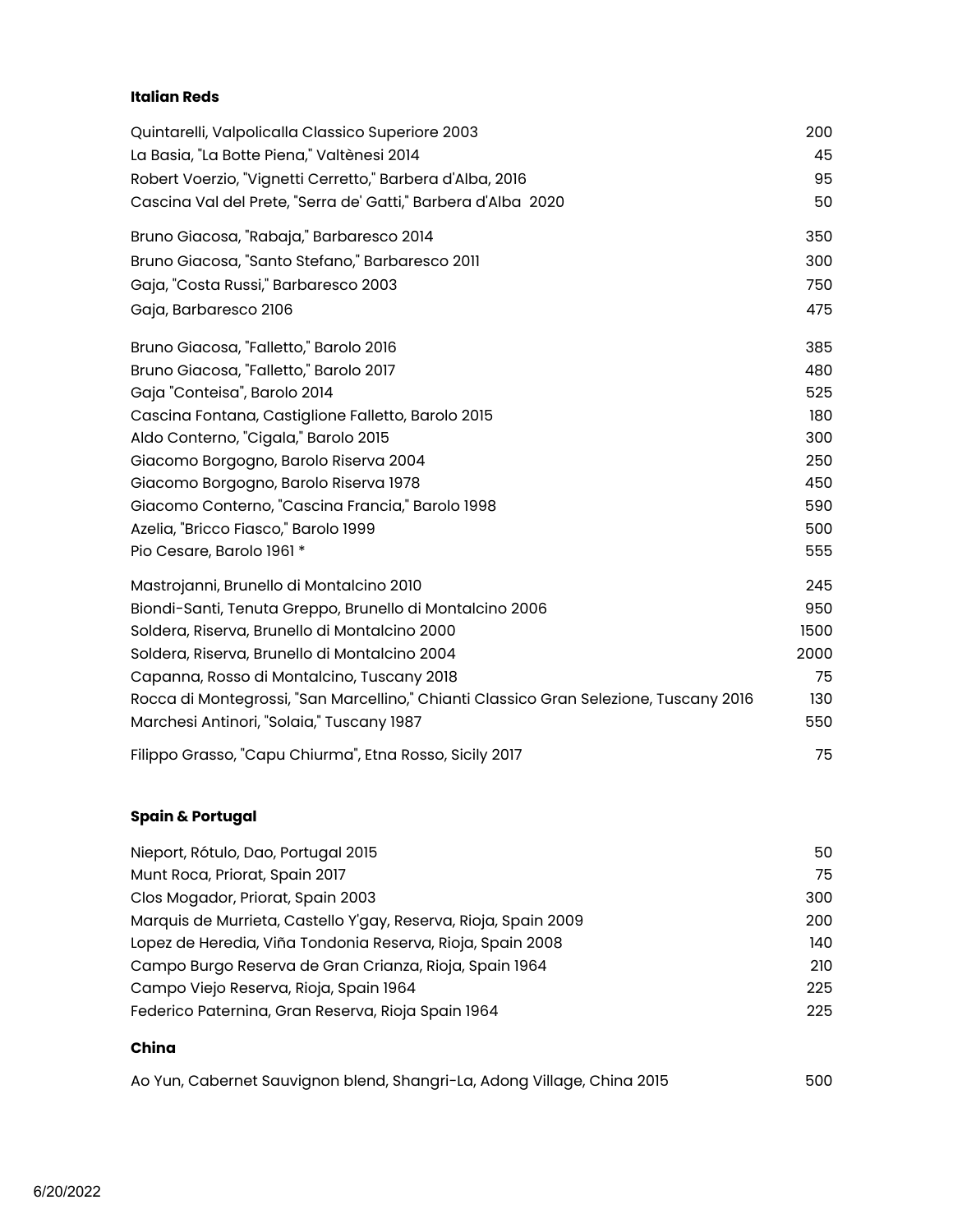### **Domestic Pinot Noir California**

| Anthill Farm, Sonoma Coast 2019                                            | 85  |
|----------------------------------------------------------------------------|-----|
| Joseph Swan, "Great Oak Vineyard," Russian River 2016                      | 100 |
| Big Basin Vineyards, "Dune & Mountain," Santa Cruz Mountains 2019          | 95  |
| Calera, Central Coast 2006                                                 | 100 |
| Calera, "de Villiers Vineyard," Mount Harlan 2009                          | 150 |
| Calera, "Reed Vienyard," Mount Harlan 2009                                 | 275 |
| Calera, "Ryan Vineyard," Mount Harlan 2006                                 | 190 |
| Dragonette, "Sanford & Benedict Vineyard," Sta. Rita Hills 2019            | 175 |
| el Lugar, "Bien Nacido Vineyard," Santa Maria Valley 2015                  | 95  |
| Bohème, "English Hill," Sonoma Coast 2017                                  | 120 |
| En Route, "Les Pommieres," Russian River Valley 2016                       | 120 |
| Hirsch, "San Andreas Fault," Sonoma Coast 2018                             | 135 |
| J. Rochioli, "Little Hill," Russian River Valley 2016                      | 250 |
| Peay, "Scallop Shelf," Sonoma Coast 2016                                   | 150 |
| Peter Michael, "Ma Danseuse," Fort Ross-Seaview 2014                       | 285 |
| Williams-Selyem, "Allen Vineyard," Russian River Valley 2016               | 190 |
| Williams-Selyem, Sonoma Coast 2008                                         | 198 |
| Williams-Selyem, Sonoma County 2008                                        | 205 |
| Williams-Selyem, "Westside Road Neighbors," Russian River 2006             | 215 |
| Williams-Selyem, "Westside Road Neighbors," Russian River 2007             | 215 |
| Kistler, "Cuvée Elizabeth, Bodega Headlands Vineyard," Sonoma Coast 2006   | 250 |
| Kistler, "Cuvée Natalie, Silver Belt Vineyard," Sonoma Coast 2006          | 250 |
| Kistler, "Cuvée Catherine, Occidental Station Vineyard," Sonoma Coast 2006 | 250 |
| Kistler, "Kistler Vineyard," Sonoma Coast 2006                             | 225 |

### **Pinot Noir Oregon**

| Domaine Serene, "Evenstad Reserve," Willamette Valley 2010   | 380 |
|--------------------------------------------------------------|-----|
| Lingua Franca, "Mimi's Mind," Eola-Amity Hills 2018          | 185 |
| Ken Wright Cellars, "Carter Vineyard," Eola-Amity Hills 2019 | 135 |
| Ken Wright Cellars, Willamette Valley 2020                   | 70. |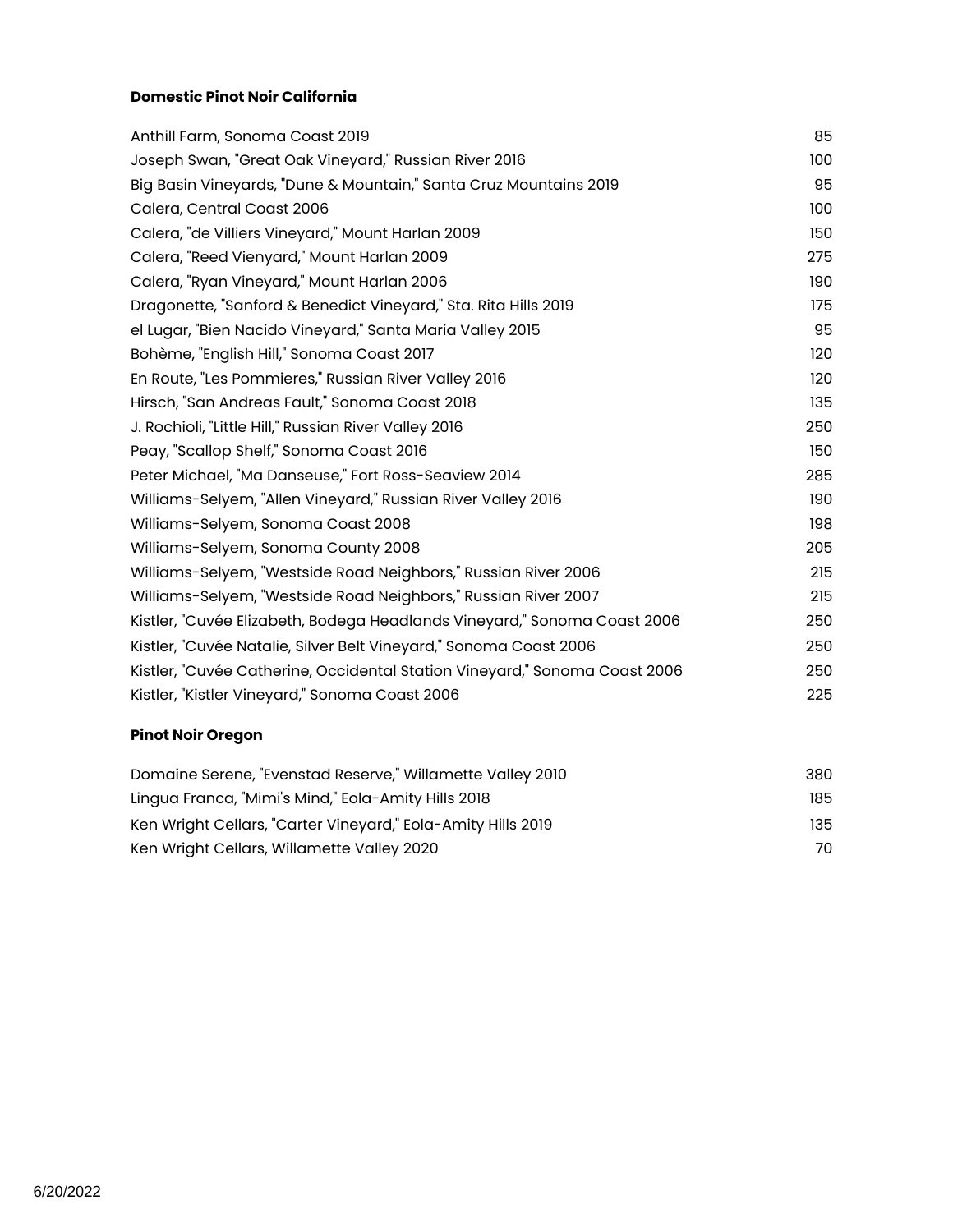#### **New World Reds**

| Merlot blend, Blackbird Vineyards, "Arise," Napa Valley, CA 2014                                                         | 135        |
|--------------------------------------------------------------------------------------------------------------------------|------------|
| Merlot, Quilceda Creek, Columbia Valley, WA 2005                                                                         | 300        |
| Zinfandel, Martinelli, "Guiseppe & Luisa," Russian River Valley, CA 2019                                                 | 120        |
| Cabernet Franc blend, Blackbird Vineyards, Paramour Napa Valley, CA 2012                                                 | 240        |
| Anthill Farm, Peters' Vineyard, Sonoma Coast, CA 2018                                                                    | 95         |
| Syrah, Melville, "Estate," Sta. Rita Hills, CA 2018                                                                      | 75         |
| Syrah, Peay, "Les Titans," Sonoma Coast, CA 2017                                                                         | 125        |
| Syrah, Villein, Walker Vine Hill Ranch, Russian River, CA 2018                                                           | 110        |
| Gamay, Arnot-Roberts, El Dorado, CA 2019                                                                                 | 85         |
| Grenache & Mourvèdre, "Turning Tide," Santa Ynez, CA 2020                                                                | 60         |
| Grenache, La Sirena, "Aviatrix," El Dorado County, CA 2018                                                               | 80         |
| Pinot Noir, The Hermit Ram, North Canterbury, New Zealand 2014                                                           | 68         |
| Shiraz, Penfolds, "St. Henri," South Australia 2015 *                                                                    | 250        |
| Cabernet Sauvignon / Shiraz, Penfolds "Bin 389," South Australia 2016                                                    | 145        |
| Cabernet Sauvignon, Wynn's, "Coonawarra Estate", Coonawarra, Australia 1998                                              | 100        |
| Pinot Noir / Spätburgunder, Jean Stodden, Ahr, Germany 2019                                                              | 90         |
| Blaufränkisch, Joiseph "BFF," Jois, Burgenland, Austria 2020 (natural wine)                                              | 75         |
| País, De Martino "Las Olvidadas," Itata, Chile 2019                                                                      | 80         |
| Cabernet Sauvignon, California & Washington                                                                              |            |
|                                                                                                                          |            |
| Alejandro Bulgeroni, "Lithology," Napa Valley 2014                                                                       | 350        |
| Booker, "Harvey & Harriet," Paso Robles 2019                                                                             | 70         |
| Bryant Family, Napa Valley 1998                                                                                          | 875        |
| Chateau Montelena, Napa Valley 1993                                                                                      | 425<br>485 |
| Chateau Montelena, Napa Valley 1999                                                                                      | 210        |
| Chateau St. Jean "Cinqu Cépages," Sonoma County 1996<br>Côte West, "Krueger Lane Vineyard," Coobsville, Napa Valley 2014 | 135        |
| Dalla Valle, "Maya," Napa Valley 1997                                                                                    | 950        |
| Dalla Valle, "Maya," Napa Valley 1998                                                                                    | 720        |
| Dalla Valle, "Maya", Napa Valley 2010                                                                                    | 680        |
| Daou, "Soul of a Lion," Adelaide District, Paso Robles 2016                                                              | 300        |
| Dominus, Napa Valley 1996                                                                                                | 850        |
| Dominus, Napa Valley 2005                                                                                                | 750        |
| Dominus, Napa Valley 2006                                                                                                | 700        |
| Dominus, Napa Valley 2007                                                                                                | 675        |
| Halter Ranch, Adeleida District, Paso Robles 2018                                                                        | 80         |
| Harlan Estate, Napa Valley 1994                                                                                          | 3600       |
| Heitz Cellar, "Bella Oaks," Napa Valley 1978                                                                             | 975        |
| Heitz Cellar, "Bella Oaks," Napa Valley 1981                                                                             | 650        |
| Heitz Cellar, "Martha's Vineyard," Napa Valley 1973                                                                      | 600        |
| Heitz Cellar, "Martha's Vineyard," Napa Valley 1987                                                                      | 500        |
| Heitz Cellar, "Martha's Vineyard," Napa Valley 1998 (label damage)                                                       | 580        |
| Hundred Acre, "Deep Time," Napa Valley 2006                                                                              | 975        |
| Hundred Acre, "Few & Far Between," Napa Valley 2014                                                                      | 1200       |
| Hundred Acre, "Wraith," Napa Valley 2013                                                                                 | 1100       |
| Kenwood, "Artist Series," Sonoma County 2013                                                                             | 135        |
| Marita's Vineyard, "Select Private Reserve," Napa Valley 2007                                                            | 180        |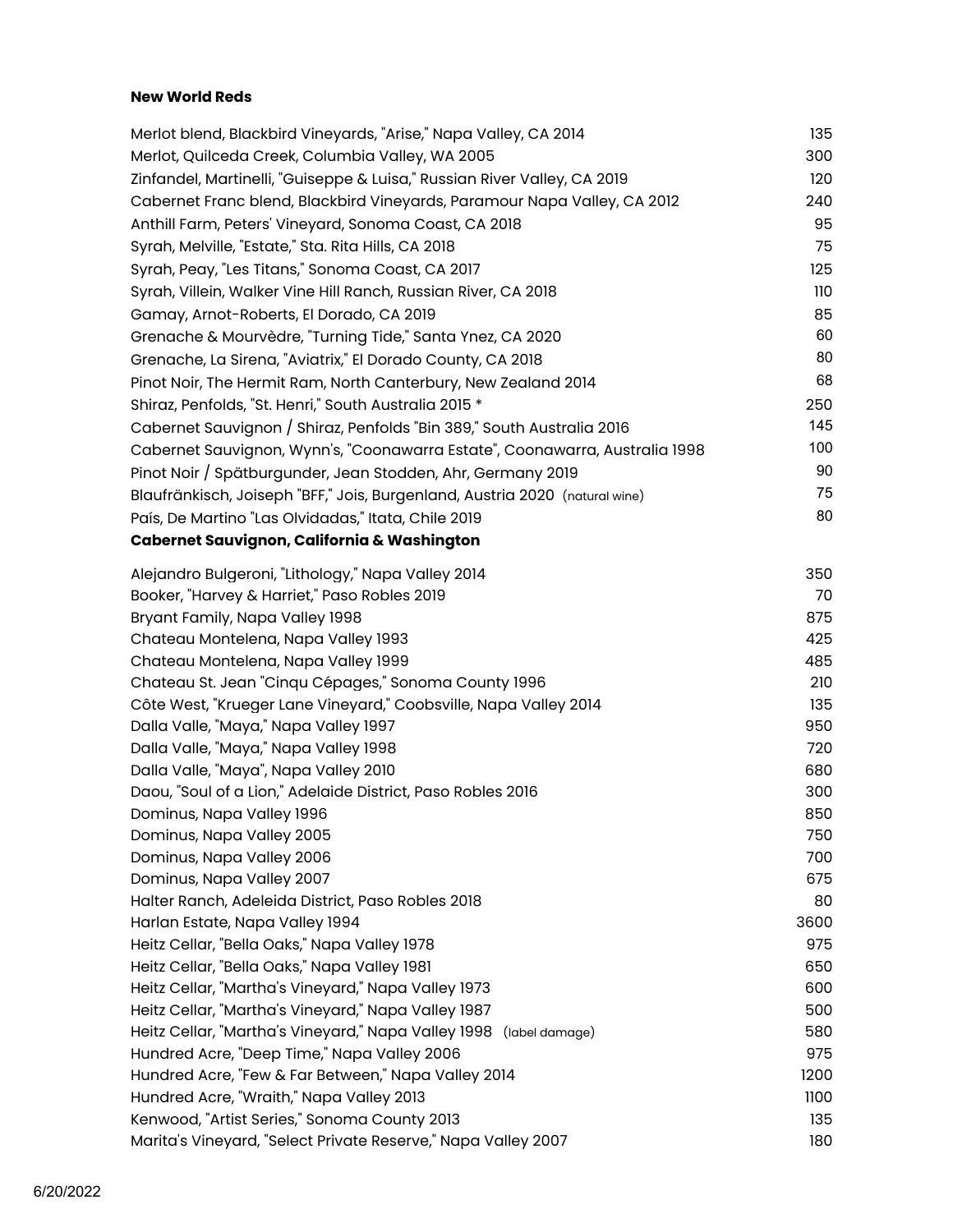#### **New World Cabernet Sauvignon (continued)**

| Opus One, Napa Valley 1989                                              | 975  |
|-------------------------------------------------------------------------|------|
| Opus One, Napa Valley 2015                                              | 715  |
| Opus One, Napa Valley 2016                                              | 750  |
| Opus One, Napa Valley 2017                                              | 715  |
| Opus One, Napa Valley 2018                                              | 715  |
| Overture, Opus One Vintage Composition 2016/2017                        | 300  |
| Overture, Opus One Vintage Composition 2017/2018                        | 300  |
| Pahlmeyer, Napa Valley 2014                                             | 700  |
| Peter Michael, "Au Paradis," Oakville, Napa Valley 2013                 | 450  |
| Peter Michael, "Les Pavots," Knights Valley 2010                        | 400  |
| Peter Michael, "Les Pavots," Knights Valley 2011                        | 325  |
| Peter Michael, "Les Pavots", Knights Valley 2012                        | 365  |
| Peter Michael, "Les Pavots," Knights Valley 2013                        | 365  |
| Quintessa, Rutherford, Napa Valley 2016                                 | 340  |
| Ridge, "Monte Bello," Santa Cruz Mountains 1997                         | 1100 |
| Robert Mondavi "30th Anniversary," Napa Valley 1996                     | 750  |
| Schrader, "CCS, Beckstoffer To Kalon," Napa Valley 2015                 | 950  |
| Schrader, "GIII, Beckstoffer To Kalon," Napa Valley 2008                | 1050 |
| Schrader, "RBS, Beckstoffer To Kalon," Napa Valley 2015                 | 960  |
| Schrader, "T6, Beckstoffer To Kalon," Napa Valley 2005                  | 1100 |
| Screaming Eagle, "The Flight," Napa Valley 2015                         | 2500 |
| Screaming Eagle, Napa Valley 2012                                       | 8500 |
| Screaming Eagle, Napa Valley 2002                                       | 8500 |
| Screaming Eagle, Napa Valley 2015                                       | 8500 |
| Screaming Eagle, Napa Valley 2016                                       | 9500 |
| Screaming Eagle, Napa Valley 2018                                       | 9500 |
| Screaming Eagle, Napa Valley 2019                                       | 9500 |
| Shafer "Hillside Select," Stag's Leap District, Napa Valley 2008        | 800  |
| Spottswoode, Napa Valley 1992                                           | 425  |
| Spottswoode, Napa Valley 2011                                           | 380  |
| Spottswoode, Napa Valley 2012                                           | 400  |
| Stag's Leap Wine Cellars, Napa Valley 1975                              | 800  |
| Stag's Leap Wine Cellars, Napa Valley 1976                              | 775  |
| Stag's Leap Wine Cellars, "Cask 23," Napa Valley 1998                   | 465  |
| Stardust, Dellar & Friedkin Vineyard, Napa Valley 2014                  | 195  |
| Turley Wine Cellars, Dragon Vineyard, Howell Mountain, Napa Valley 2015 | 350  |
| Viader, Napa Valley 2008                                                | 450  |
| White Rock Vineyards, Estate, Napa Valley 2018                          | 150  |
| Yao Ming, Napa Valley 2015                                              | 115  |
| Yao Ming, Napa Valley 2016                                              | 115  |
| Quilceda Creek, Columbia Valley, WA 2004                                | 700  |
| Quilceda Creek, Columbia Valley, WA 2005                                | 700  |
| Quilceda Creek, Columbia Valley, WA 2006                                | 600  |

Corkage Fee: 75 for first two 750ml; 100 for each additional bottle; 125 for Magnum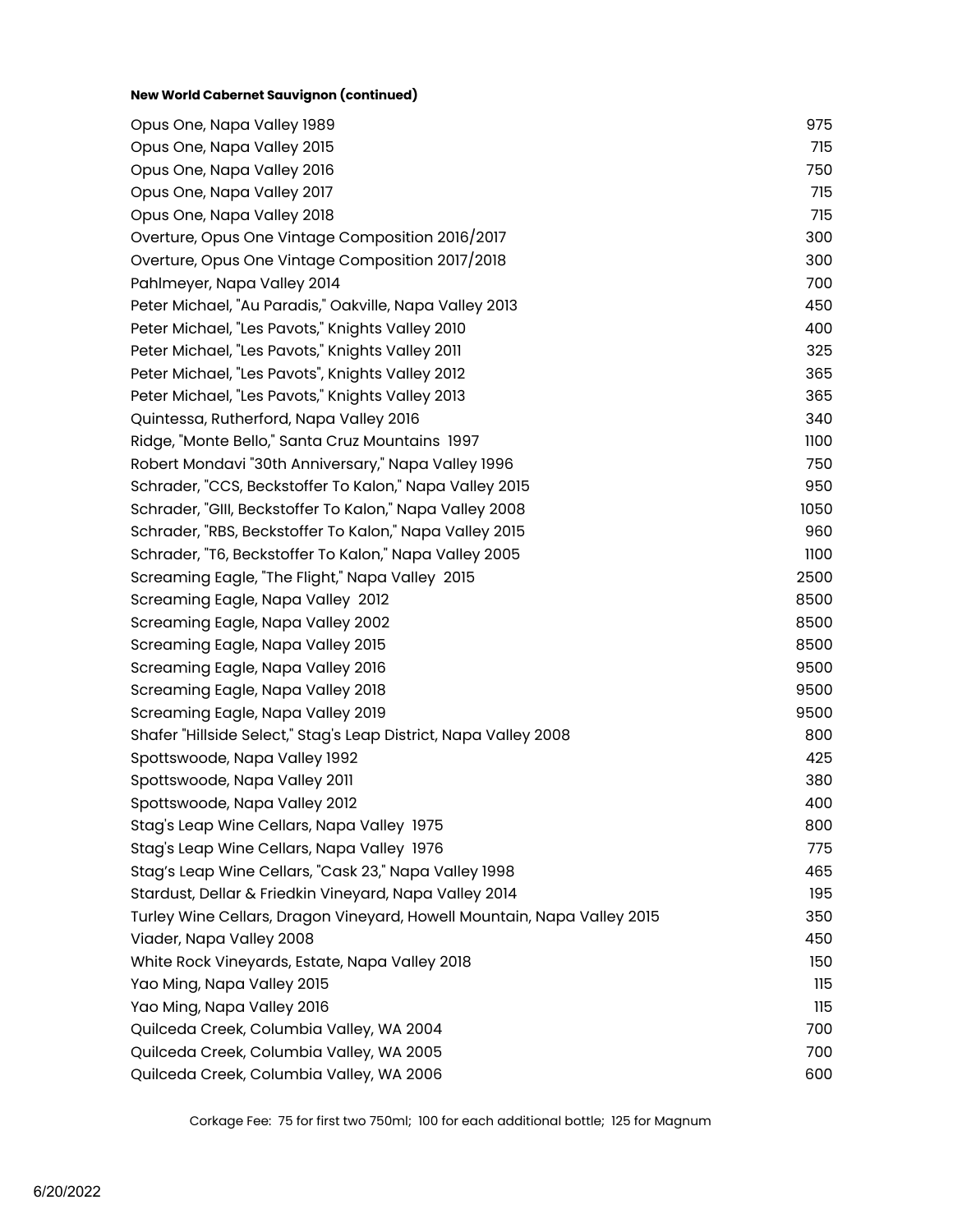# **Sweet Wines**

| Ramos Pinto, 20-year Tawny Port, Portugal                                                                  | 25      |
|------------------------------------------------------------------------------------------------------------|---------|
| Quinta de Santa Eufémia, 10-year Tawny Port, Portugal                                                      | 14      |
| Churchill's, LBV Port, Portugal 2016                                                                       | $12 \,$ |
| Kracher, Beerenauslese Cuvée, Burgenland, Austria 2018 (375ml)                                             | 20/75   |
| Schröck, Furmint Spätlese, Burgenland, Austria 2018 (375ml)                                                | 20/75   |
| The Rare Wine Co., Historic Series, Charleston Sercial, Madeira, Portugal NV                               | 16      |
| Broadbent, 10-Year Verdelho, Madeira, Portugal, NV                                                         | 16/120  |
| Sherry Palo Cortado, Barbadillo, Obispo Gascon, 15 years, Jerez, Spain                                     | 16/120  |
| Vin Santo, Badia di Morrena, Tuscany, Italy (500ml)                                                        | 18/75   |
| Château Guiraud, Sauternes, France, 2001 (375ml)                                                           | 155     |
| Château Doisy-Daëne, France 2009 (375ml)                                                                   | 108     |
| Château Climes, Sauternes-Barsac, France 2010                                                              | 340     |
| Château Climes, Sauternes-Barsac, France 1988                                                              | 360     |
| Château d'Yquem, Sauternes, France 1959                                                                    | 3500    |
| Château d'Yquem, Sauternes, France 1961                                                                    | 3500    |
| Château d'Yquem, Sauternes, France 1993                                                                    | 1200    |
| Grgich Hills, "Violetta", Late Harvest, Napa Valley, California, 2014 (375ml)                              | 115     |
| Dr. Bürklin-Wolf, "Wachenheimer Goldbächel", Riesling Trockenbeerenauslese,<br>Pfalz, Germany 2002 (375ml) | 375     |
| Dr. Bürklin-Wolf, Scheurebe, Eiswein, Pfalz, Germany 2002 (375ml)                                          | 325     |
| Dr. Bürklin-Wolf, Riesling, "Pechstein", Beerenauslese, Pfalz, Germany 2002 (375ml)                        | 325     |
| Domaine Huët, "Le Haut-Lieu", Loire Valley, France 1947                                                    | 1900    |
| Domaine Huët, "Le Haut-Lieu lère Trie", Moelleux Loire Valley, France 2003                                 | 144     |
| Domaine Huët, "Le Mont lère Trie", Moelleux, Loire Valley, France 2003                                     | 126     |
| Domaine Huët, "Clos du Bourg", Moelleux, Loire Valley, France 2008                                         | 124     |
| Domaine Huët, "Le Mont", Moelleux, Loire Valley, France 2017                                               | 115     |
| Royal Tokaij, Mézes Mály Aszu 6 Puttonyos, Tokaji, Hungary 2007 (500ml)                                    | 400     |
| Royal Tokaij, Mézes Mály Aszu 6 Puttonyos, Tokaji, Hungary 2008 (500ml)                                    | 500     |
| Royal Tokaij, Mézes Mály Aszu 6 Puttonyos, Tokaji, Hungary 2009 (500ml)                                    | 500     |
| Királyudvar, Aszú 6 Puttonyos, Lapis, Tokaji, Hungary 2007 (500ml)                                         | 250     |
| <b>Vintage Sweet Wines</b>                                                                                 |         |
| Justino Henriques, Rare Boal, Medium Sweet, Madeira, Portugal 1888                                         | 1200    |
| Fonseca, Finest Vintage Port, Porto, Portugal 1963                                                         | 900     |
| Graham's, Vintage Port, Porto, Portugal 1963                                                               | 800     |
| Dow's, Silver Jubilee, Vintage Port, Porto, Portugal 1977                                                  | 340     |
| Taylor's Vintage Port, Porto, Portugal 1977                                                                | 450     |
| Warre's Vintage Port, Porto Portugal 1985                                                                  | 300     |

Peter Steiner, Sommelier, Wine Specialist & Educator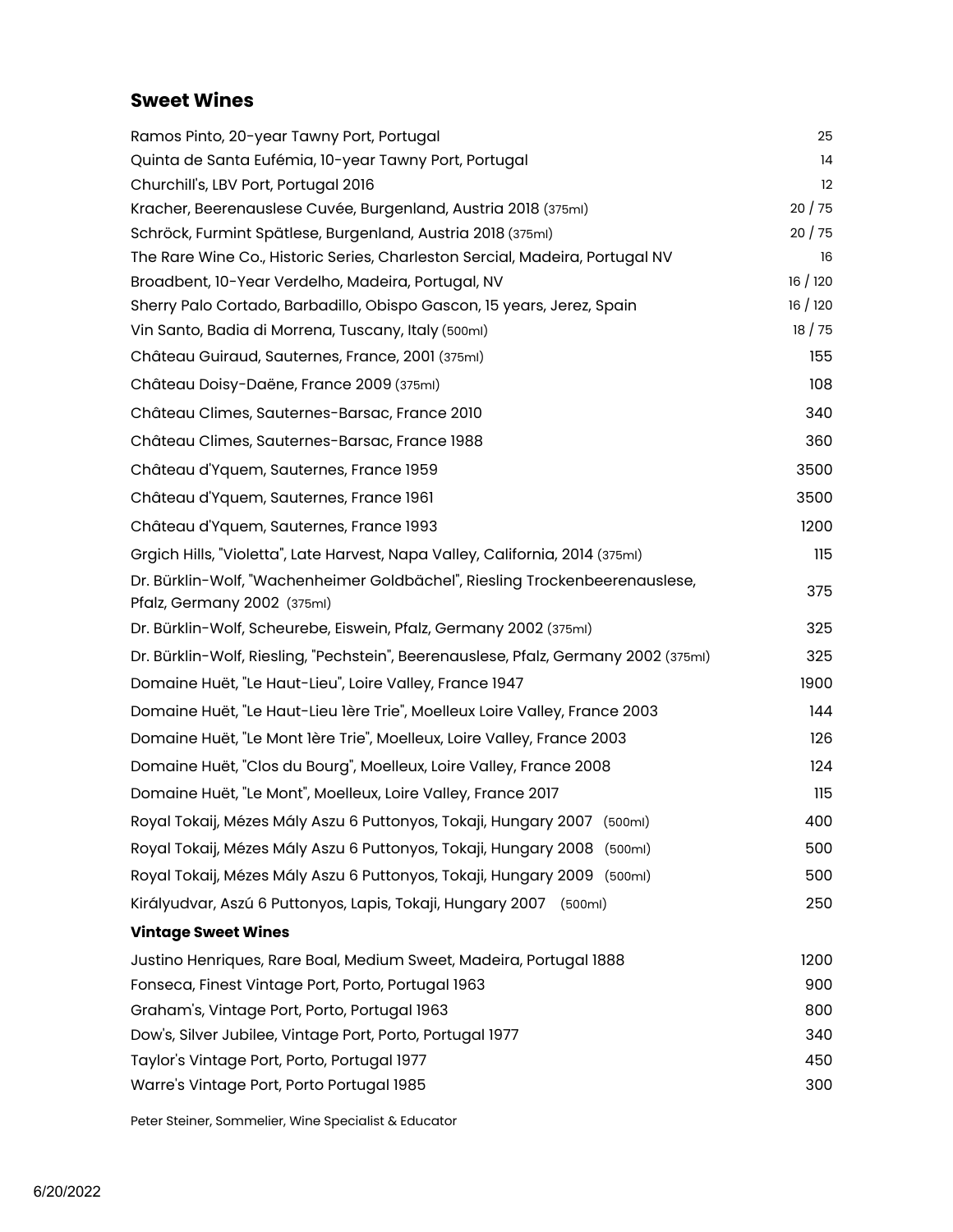| Personally sourced by Chef Chen from some of the finest tea farmers in China and Taiwan.                                                                                      |    |
|-------------------------------------------------------------------------------------------------------------------------------------------------------------------------------|----|
| <b>Imperial Palace</b>                                                                                                                                                        | 35 |
| Semi-fermented green oolong tea. Delightfully floral and fresh                                                                                                                |    |
| Jin Xuan / Milk Oolong / 金萱<br>Jin Xuan, meaning "Golden Lily" in Chinese, is a relatively new Taiwanese variety.<br>Floral richness, milky flavor, uniquely creamy mouthfeel | 25 |
| Dongfang Meiren / Oriental Beauty / 東方美人茶                                                                                                                                     |    |
| Oriental Beauty tea is one of the best known oolongs from Taiwan.<br>Oxidized, non-roasted oolong tea. Fruity and sweet                                                       | 25 |
| Da Hong Pao / Big Red Robe / 大红袍                                                                                                                                              |    |
| A prized oolong tea known as "Yan Cha." Strong, complex flavors, gentle smoke,<br>charcoal and honey tones.                                                                   | 35 |
| Imperial Hoa Oolong / Bao Hao Oolong / 東方美人                                                                                                                                   |    |
| Famouse Taiwanese oolong also known as "Champagne oolong."<br>Flavors reminiscent of peaches and honey                                                                        | 20 |
| Superior Tieguanyin / Tie Guan Yin / 金駿眉                                                                                                                                      | 20 |
| Rich, roasted, slightly nutty flavor with a combination of peach and floral notes                                                                                             |    |
| Organic Superior Dragonwell / 龙井茶                                                                                                                                             |    |
| One of the most valued green teas in the world. Notes of chestnut, malt, and flowers.<br>Brewed in low temperature steepings                                                  | 24 |
| Bi Luo Chun / 碧螺春                                                                                                                                                             |    |
| This green tea is renowned for its delicate appearance, fruity taste, floral aroma,<br>and showy "white hairs"                                                                | 24 |
| Jasmine Pearl / 茉莉花茶                                                                                                                                                          |    |
| Jasmine blossoms intermingled with premium green tea pearls according to a traditional tea<br>scenting process dating back more than nine centuries                           | 15 |
| Supreme Yunan Pu-Erh 普洱                                                                                                                                                       | 24 |
| Pu-Erh is believed to be best enjoyed after a meal to aid in digestion. Deep, rich flavors                                                                                    |    |
| Aged Wild Pu-Erh<br>From wild trees, not farmed. Rich viscosity and mild sweetness unlike any other tea                                                                       | 35 |
| Jin Jun Mei / 金駿眉<br>Fully oxidized and smoked Lapsong Souchong black tea. Smoky, fruity, floral                                                                              | 60 |
| Chrysanthemum / 菊花                                                                                                                                                            |    |
| A caffeine-free herbal infusion. Floral, calming, and full of antioxidants                                                                                                    | 15 |
| <b>August Moon</b>                                                                                                                                                            | 14 |
| Chrysanthenum/Mint caffeine-free herbal infusion                                                                                                                              |    |
| <b>Ginger Ginseng</b><br>Caffeine-free infusion                                                                                                                               | 14 |

**Tea**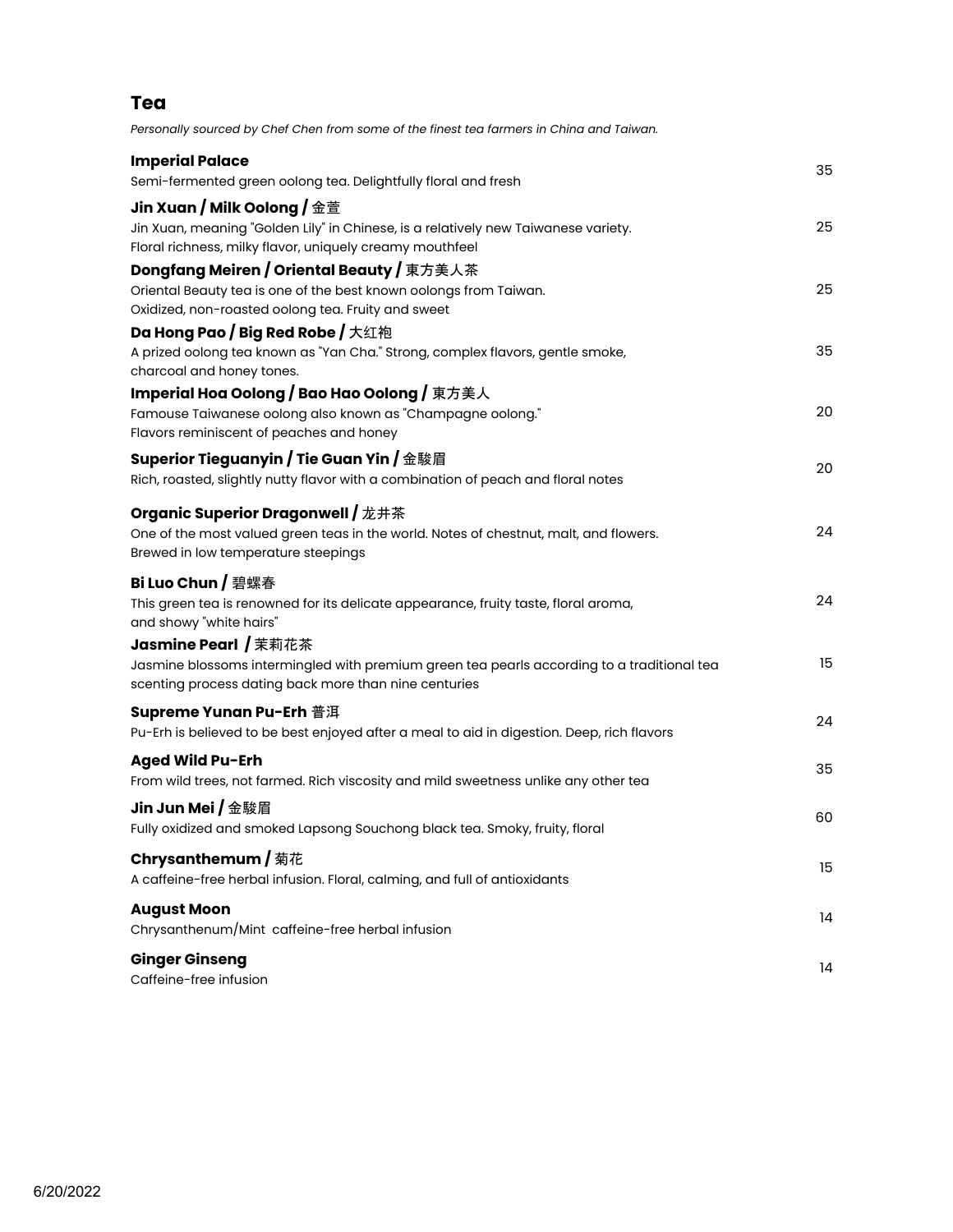# **Spirits**

### **Bourbon**

| Balcones Texas Bourbon              |  |
|-------------------------------------|--|
| High West, American Prairie Bourbon |  |
| Woodinville                         |  |

### **Rye**

| High West "Double Rye"             |    |
|------------------------------------|----|
| Whistle Pig 10 Yr. "Straight Rye"  |    |
| Whistle Pig 12 Yr. "Old World Rye" | 38 |
| Whistle Pig Rye "Farmstock"        | 20 |

### **Whiskey**

| Suntory, "Hakushu 18" Years, Japan     | 165 |
|----------------------------------------|-----|
| Suntory, "Hakushu 12" Years, Japan     | 48  |
| Suntory, "Yamazaki 18" Years, Japan    | 195 |
| Nikka "Taketsuru Pure Malt", Japan     | 26  |
| Amrut, "Kadhambam", Single Malt, India | 35  |
| Kavalan "Sherry Cask", Taiwan          | 60  |
| Kavalan "Solist", Taiwan               | 42  |
| Kavalan "Classic", Taiwan              | 18  |

# **Irish Whiskey**

| <b>Red Breast 12 Years</b>           |  |
|--------------------------------------|--|
| <b>Teeling "Small Batch"</b>         |  |
| Yellow Spot Single Pot Sill 12 Years |  |

### **Scotch**

|                                            | 58  |
|--------------------------------------------|-----|
| Ardbeg, Isle of Isaly 10 Years             | 21  |
| Auchentoshan, Lowland 21 Years             | 60  |
| Blandnoch "Samsara", Lowland               | 22  |
| Bunnhabhain, Isle of Isaly 12 Years        | 22  |
| Chivas Regal Royal Salute 21 Years         | 75  |
| <b>Compass Box "Juveniles"</b>             | 28  |
| Compass Box "Tobias & The Angel"           | 75  |
| Glen Grant 15 Years                        | 38  |
| Glenfarclas 43 Years                       | 295 |
| Glenrothes 1998                            | 30  |
| Lagavulin 16 Years                         | 26  |
| <b>Highland Park 30 Years</b><br>1 oz pour | 125 |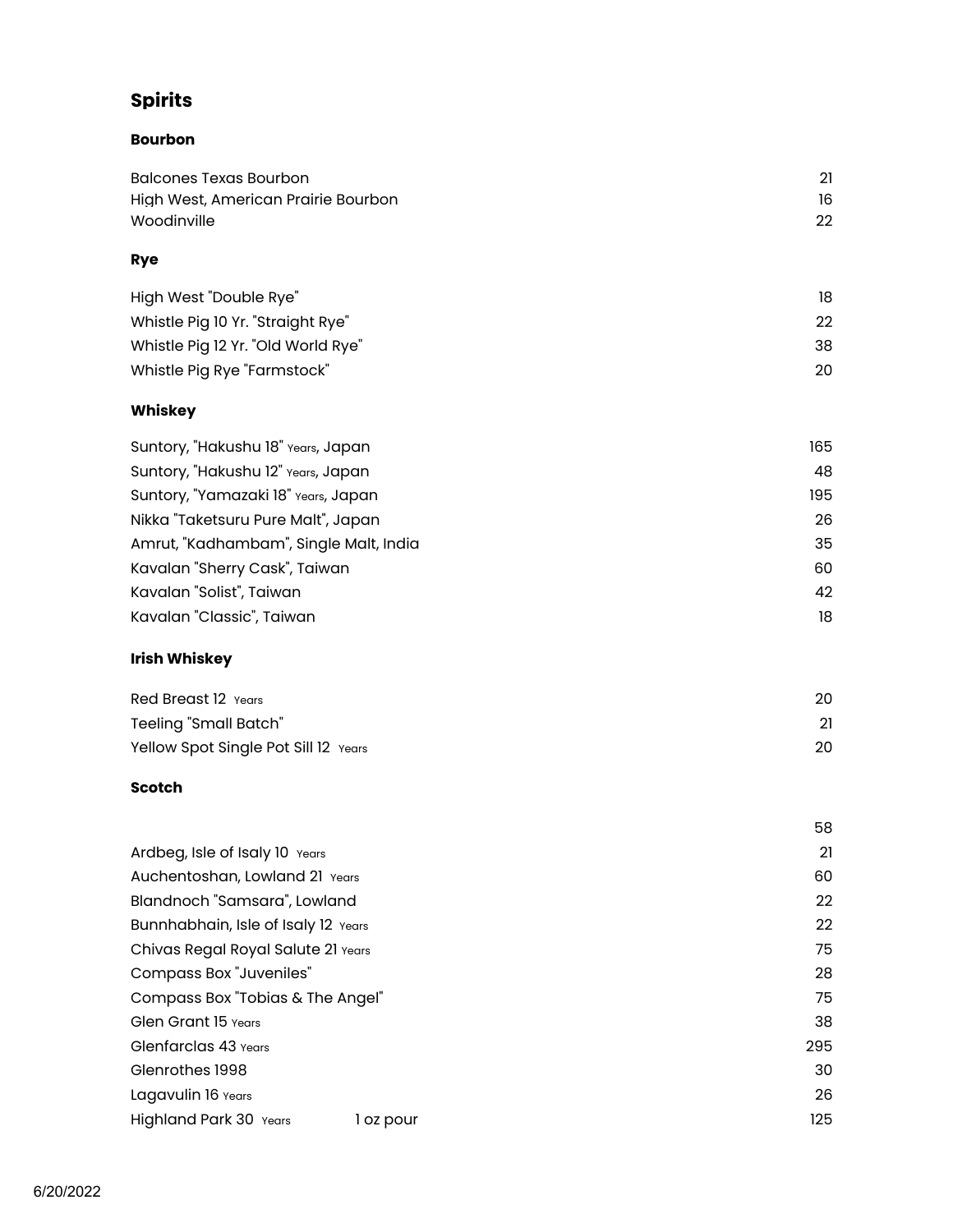### **Scotch (continued)**

| Macallan 15 Years                                  | 38     |
|----------------------------------------------------|--------|
| Macallan 18 Years                                  | 70     |
| Macallan 25 Years                                  | 480    |
| Port Askaig, Isle of Isaly 25 Years                | 90     |
| Royal Household James Buchanan                     | 58     |
| Speyburn 10 Years                                  | 20     |
| Talisker, Isle of Skye 10 Years                    | 28     |
| Talisker, Isle of Skye 25 Years                    | 150    |
| Talisker, Isle of Skye 30 Years                    | 170    |
| Rum                                                |        |
| Diplomatico Reserva Exclusiva, Venezuela           | 20     |
| Rhum J.M. 10-Year Vintage 2003, Martinique         | 25     |
| Rhum J.M. 15-Year Vintage 1999, Martinique         | 75     |
| Mezcal                                             |        |
| El Jolgorio Espadín                                | 18     |
| El Jolgorio Madrecuixe                             | 18     |
| Baiju                                              |        |
| Ming River Sichuan                                 | 16     |
| Luzhou Laojiao Bai Nian 泸州老窖                       | 18     |
| Moutai Shen Zou                                    | 25/250 |
| Calvados                                           |        |
| Adrien Camut 12 Yr. Calvados Pays d'Auge           | 35     |
| Adrien Camut Privilège 18 Yr. Calvados Pays d'Auge | 48     |
| Amari                                              |        |
| Campari 1970s                                      | 60     |
| <b>Braulio Amaro Alpino 1970s</b>                  | 71     |
| Borgogno Barolo Chinato 1960s                      | 158    |
| Cynar of Rome 1960s                                | 71     |
| Fernet Branca 1960s                                | 71     |

Dell'Erborista Varnelli 28